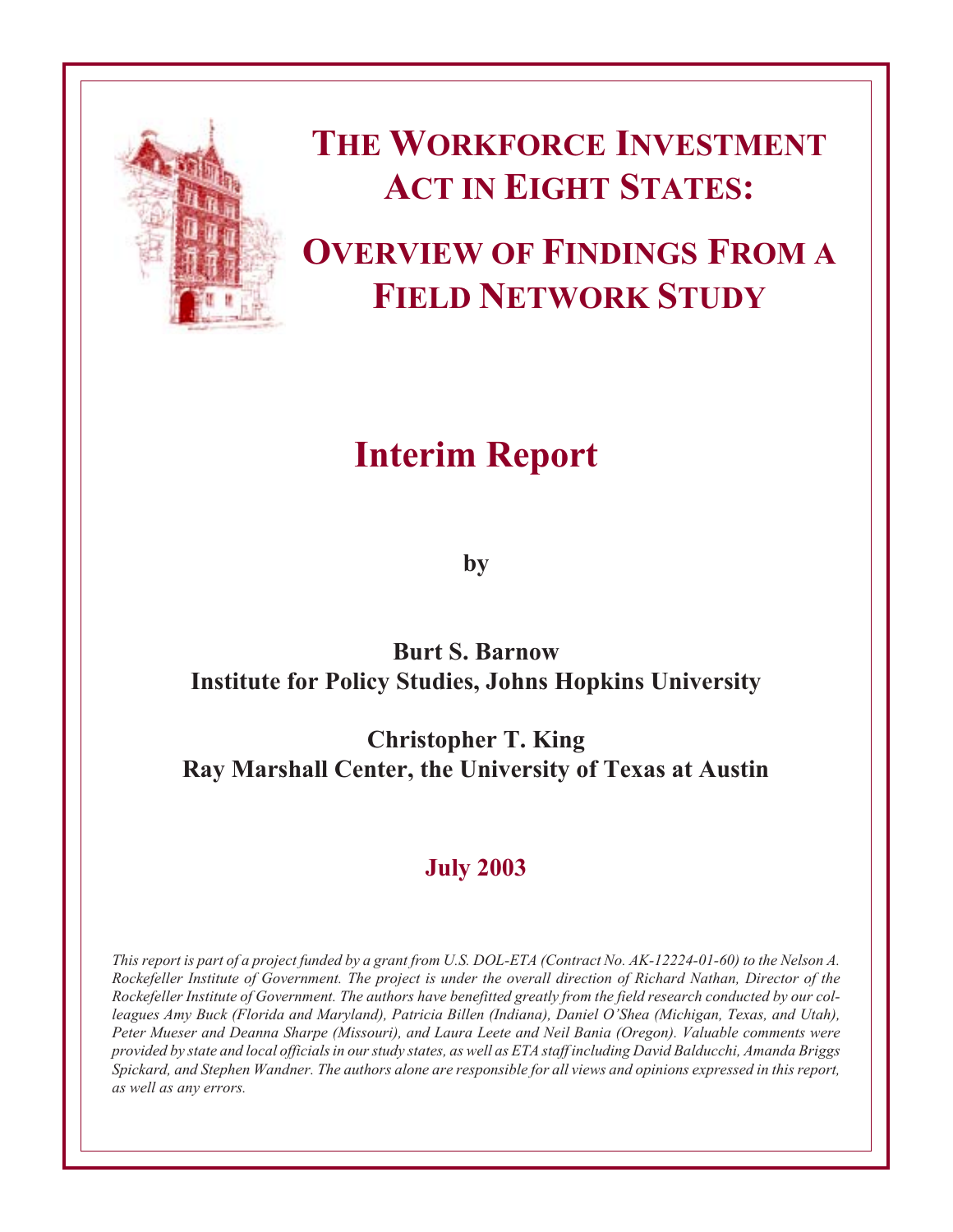## **Preface**

The Workforce Investment Act (WIA) of 1998 is a hybrid block grant. It allows considerable<br>discretion to states and local entities while at the same time setting overall policy goals and establishing structural and oversight mechanisms. In point of fact, there is no such thing as a pure block grant ("Here's the money — just do it your way"). The nature of the federalism bargain for all such large intergovernmental subventions is shaped horizontally at the center where different goals are enunciated in a mix of purposes, and vertically in the execution of the policy by states and local service deliverers.

The Workforce Investment Act, moreover, was not born out of whole cloth. It continues a process of pulling together labor market services to produce the right strokes for the right folks, in the case of this law because of the way it focuses on the creation and operations of One-Stop Centers.

The United States is a vast territory with varied needs, conditions, political cultures, and traditions. The way such federalism policy bargains play out in the country requires close analysis of what happens after a new law is passed. These comments, of necessity, gloss over important details about funding streams, program components, and regulatory oversight. To get beneath the surface in situations like this, the Rockefeller Institute of Government, the public policy research arm of the State University of New York located in Albany, has conducted a number of studies using field data about what happens to public policies after they are made. These studies have been carried out by a network of indigenous social scientists. They have as their units of analysis — *institutions*.

Understanding how state and local governments and service deliverers behave in carrying out a public policy is an essential component of policy analysis. Unless we know what the agents are doing, it is difficult to assess program effects. We need to know about the nature and variation of service providers and the pace and character of change in order to wisely interpret program data. Administrative processes for workforce development involve environments in which many types of service deliverers (public, nonprofit, private, faith-based) provide diverse and sometimes overlapping services to people who qualify and often need and receive multiple forms of assistance to help them navigate in the economy.

This study of the Workforce Investment Act takes a close look at the goals, structure, finances, and implementation of the law in eight states as a basis for providing feedback to the U.S. Department of Labor and other interested organizations and experts on what is happening now in the provision of publicly funded employment and training services. This initial report by Burt S. Barnow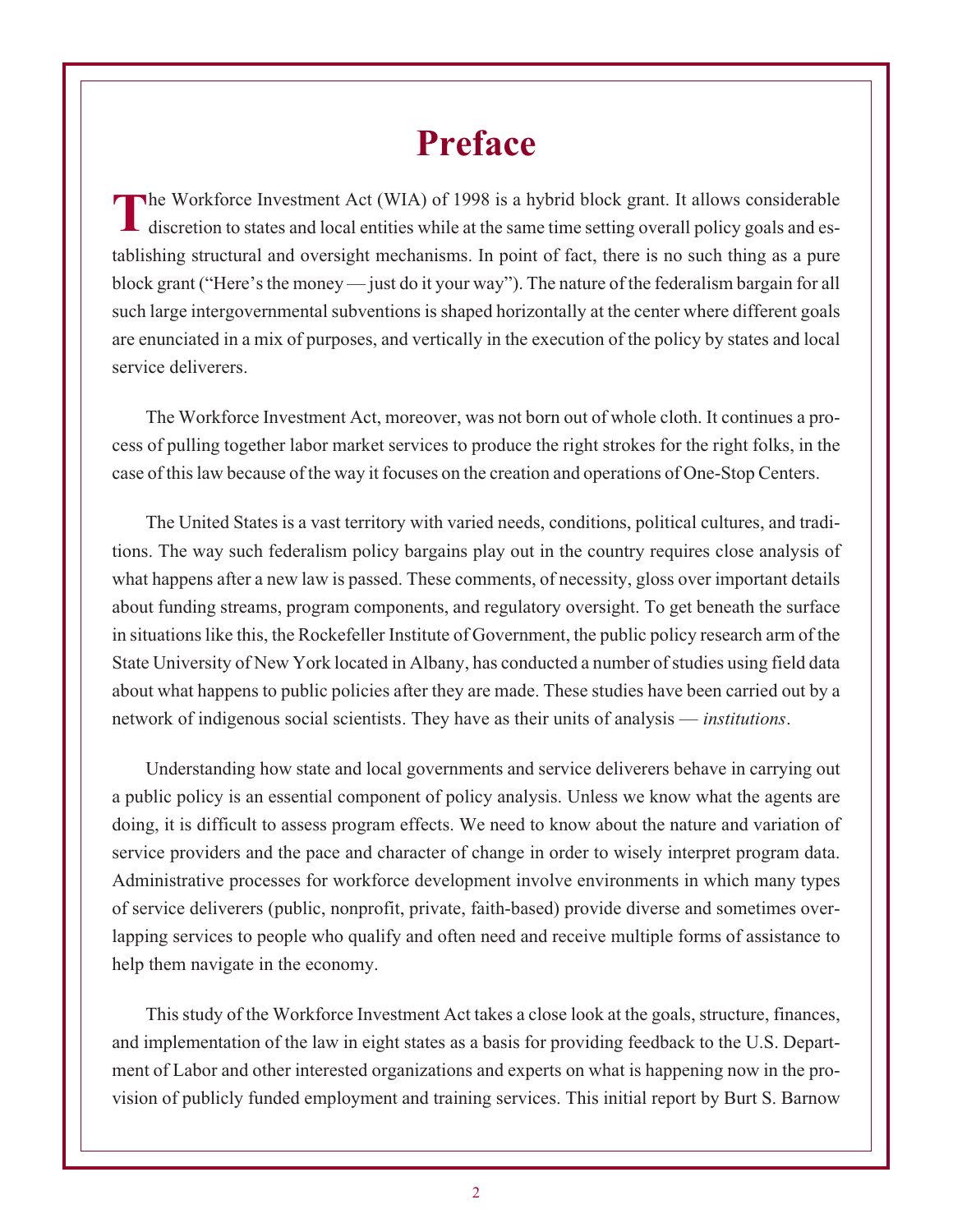and Christopher T. King summarizes the field data across the eight study states — Florida, Indiana, Maryland, Michigan, Missouri, Oregon, Texas, and Utah. The study, in addition, analyzes and will provide in-depth reports on how this public policy is carried out on a state-by-state basis.

Barnow and King are experienced and respected experts in this policy area. Working with associates at Johns Hopkins University, Amy Buck, and the University of Texas at Austin, Daniel O'Shea, they conducted the field research in five of the eight study states. The field research on one state (Indiana) was conducted by Patricia Billen, who serves as the Rockefeller Institute project manager for this study. The field research on Missouri was conducted by Peter Mueser and Deanna Sharpe, and on Oregon by Laura Leete and Neil Bania. The case studies were reviewed by state and local officials, many of whom were involved and cooperated helpfully in gathering field data, and by officials of the U.S. Department of Labor. They will be published at a later date along with a full crosscutting comparative analysis. This interim report is being circulated now to provide information for the legislative reauthorization process.

 $\mathcal{L}_\text{max}$  , where  $\mathcal{L}_\text{max}$ 

*Richard P. Nathan* May 12, 2003

*Richard P. Nathan is the director of the Rockefeller Institute of Government*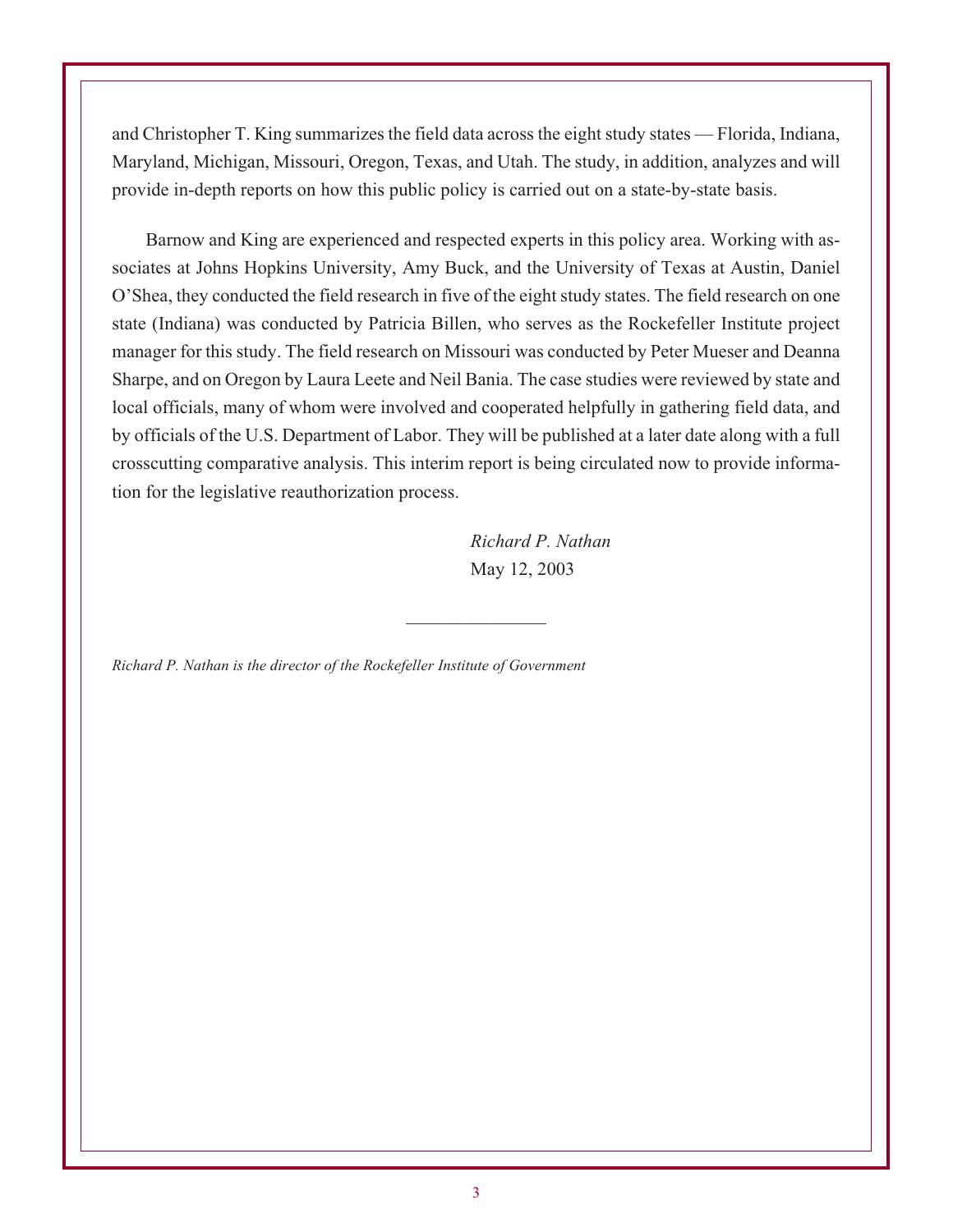### **THE WORKFORCE INVESTMENT ACT IN EIGHT STATES: OVERVIEW OF FINDINGS FROM A FIELD NETWORK STUDY**

### **Interim Report**

#### **I. Introduction**

The Workforce Investment Act (WIA) of 1998 (Public Law 105-220) was enacted in August of that year, replacing programs that had operated under the Job Training Partnership Act of 1982 and amending several other pieces of workforce legislation. A handful of states implemented WIA as early as July 1999. All states and local areas were required to implement WIA by July 2000. A series of reports have addressed WIA implementation, including an earlier Rockefeller Institute report (O'Shea and King, 2001) and others (e.g., D'Amico et al., 2001; USDOL, 2001). This report addresses broad WIA service delivery issues in a number of states and local areas that are now well past dealing with early implementation concerns.

We conducted this study of WIA using the field network approach (see Lurie, 2001; Nathan, 2000). This approach includes the following elements:

- Reliance on a network of knowledgeable field researchers who are experts in the policy area being studied;
- ◆ Use of structured field reporting guides;
- **◆** Preparation of state-level reports by field researchers; and
- $\triangleleft$  Production of synthesis reports for the sponsor(s) by central project staff in collaboration with field researchers.

In a slight departure from past field network studies, the draft state case studies were shared with key state and local administrators for review and comment before they were finalized and this overview report was prepared.

The Workforce Investment Act is based on a series of guiding principles and parameters for a national workforce investment system, while the detailed design and service delivery features are the responsibility of states and localities. Our broad objective in this study has been to understand not only how states and localities interpreted and operationalized the provisions of WIA, but also to identify the strengths, weaknesses, and accomplishments of state and local service delivery. Basically, we sought to become well informed about *what* the states are trying to do and *how* they are de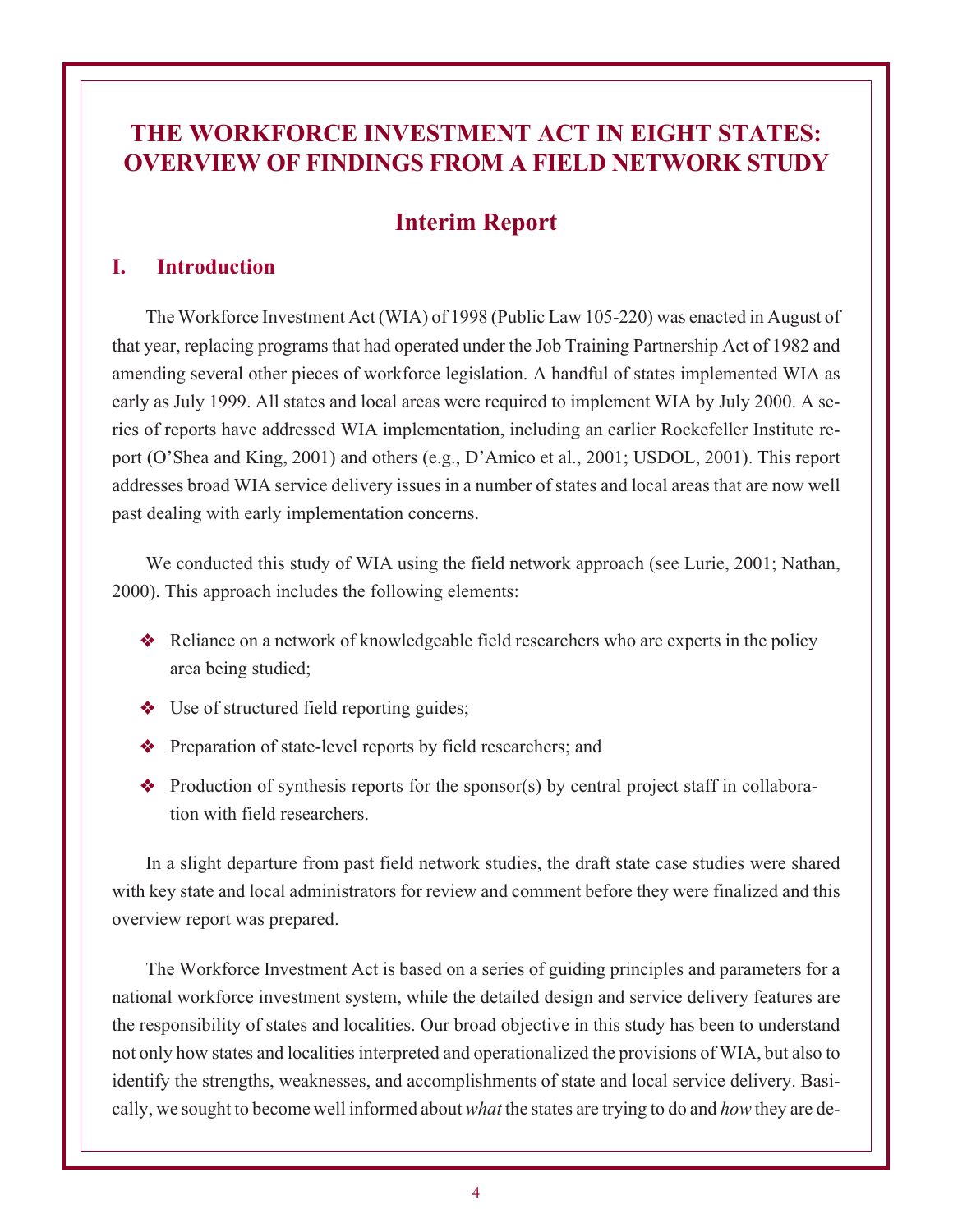livering services to attain their objectives as a prerequisite to understanding the barriers and accomplishments associated with these efforts. Finally, the field researchers wanted to identify those policies and practices at each level of government that shape service delivery, their relative success, and the degree to which these are constrained or supported by provisions of the Act.

We developed an interview guide for our state and local site visits in consultation with USDOL staff. The guide contains interview questions designed to elicit insights regarding structures, policies, and practices that shape workforce service delivery. It is structured to capture state and local perspectives concerning state and local events, processes, and actors from informed sources at both the state and local levels. The guide served as a data collection instrument for preparing the state reports. Once again, our intent was to get beyond a static identification of the design — how service delivery was *supposed* to work — to arrive at an understanding how it was *actually* working and why.

Working with U.S. Department of Labor staff, we selected eight states and 16 local workforce areas, two in each state, for study. In each local site, we visited at least two One-Stop Centers.<sup>1</sup> A team of researchers from the Rockefeller Institute and various university partners conducted case studies of WIA in these states and local areas beginning in the summer of 2002 (see box on next page).

At the state level, field researchers interviewed the lead spokesperson for workforce development at the Governor's Office, the chair and director of the state workforce investment board (WIB), administrators and managers of the key state agencies (e.g., workforce development, vocational rehabilitation, welfare, adult and continuing education), key legislators and their staff, and other stakeholders in the workforce system. At the local level, field researchers interviewed the chief elected officials or their lead spokespersons, the chairperson and director of the WIB, board members, program managers of the WIA administrative entity, One-Stop managers and staff, service provider managers and staff, key intermediaries, community-based organizations, and other local stakeholders in the workforce system.

Major topics addressed in our study of WIA include:

- **❖** Leadership and governance;
- **◆** Workforce system planning;

1 The exception was Frederick County, Maryland, which had only One-Stop Center.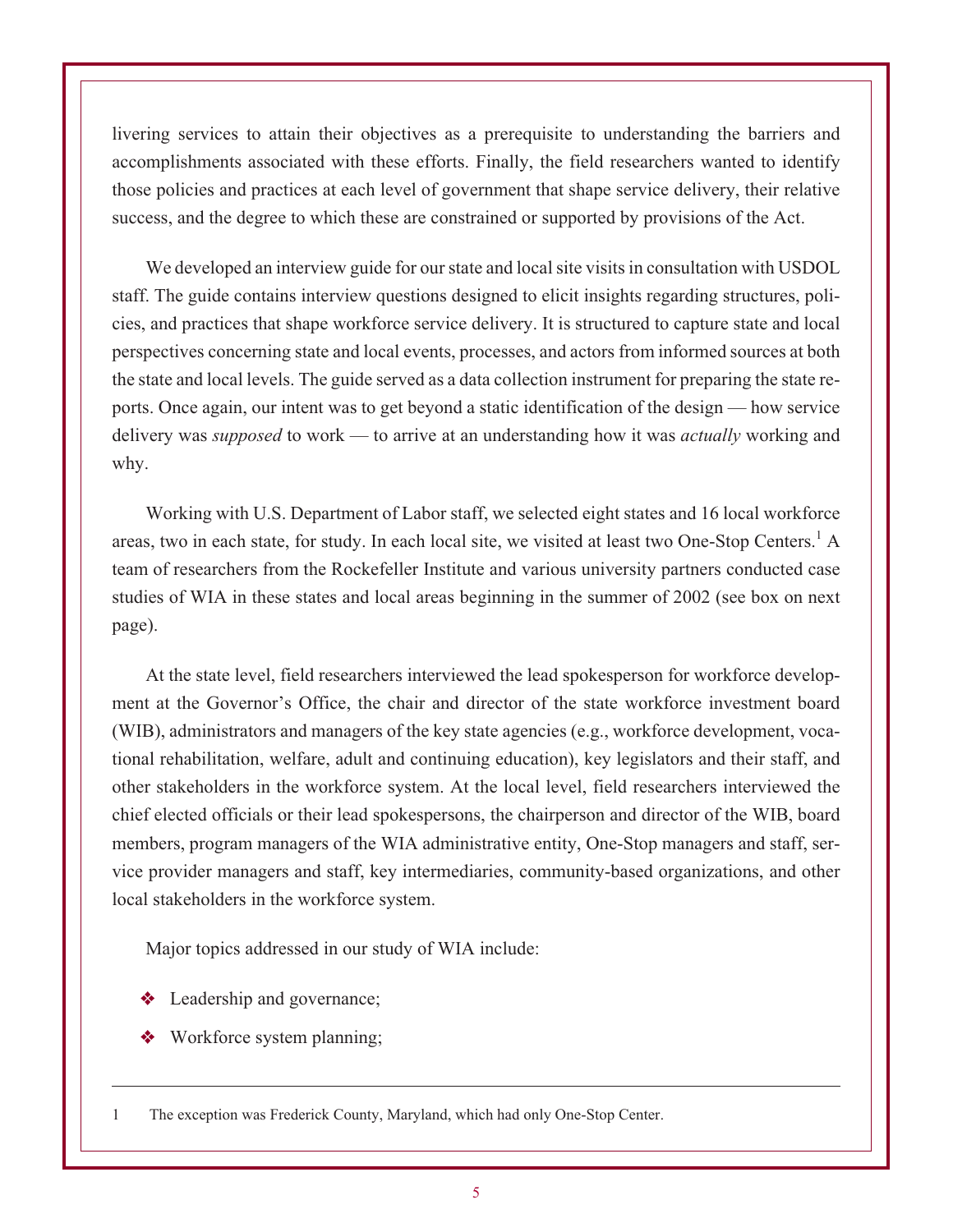- System administration, including structure and funding;
- One-Stop Center organization and operations;
- Services and participation;
- $\triangleleft$  Market mechanisms their use and effects;
- Information technologies; and
- ◆ Special reauthorization issues of interest.

#### **States and Local Workforce Areas Studied**

*Florida* First Coast (Region 8), Citrus, Levy, and Marion Counties (Region 10) *Researchers:* Burt Barnow, Amy Buck

- *Indiana* Ft. Wayne (Northeast), Indianapolis/Marion County *Researchers:* Patricia Billen, Richard Nathan
- *Maryland* Baltimore City, Frederick County *Researchers:* Burt Barnow, Amy Buck
- *Michigan* Lansing (Capital Area), Traverse City (Northwest) *Researchers:* Christopher King, Daniel O'Shea
- *Missouri* Kansas City and Vicinity, Central Region *Researchers:* Peter Mueser, Deanna Sharpe

Oregon Salem, The Oregon Consortium *Researchers:* Laura Leete, Neil Bania

- *Texas* Austin (Capital Area), Houston (Gulf Coast) *Researchers:* Christopher King, Daniel O'Shea
- *Utah\** Salt Lake City, Moab *Researchers:* Christopher King, Daniel O'Shea

Utah is organized as a single workforce investment area. Other states with single workforce areas include South Dakota, Vermont, and Wyoming.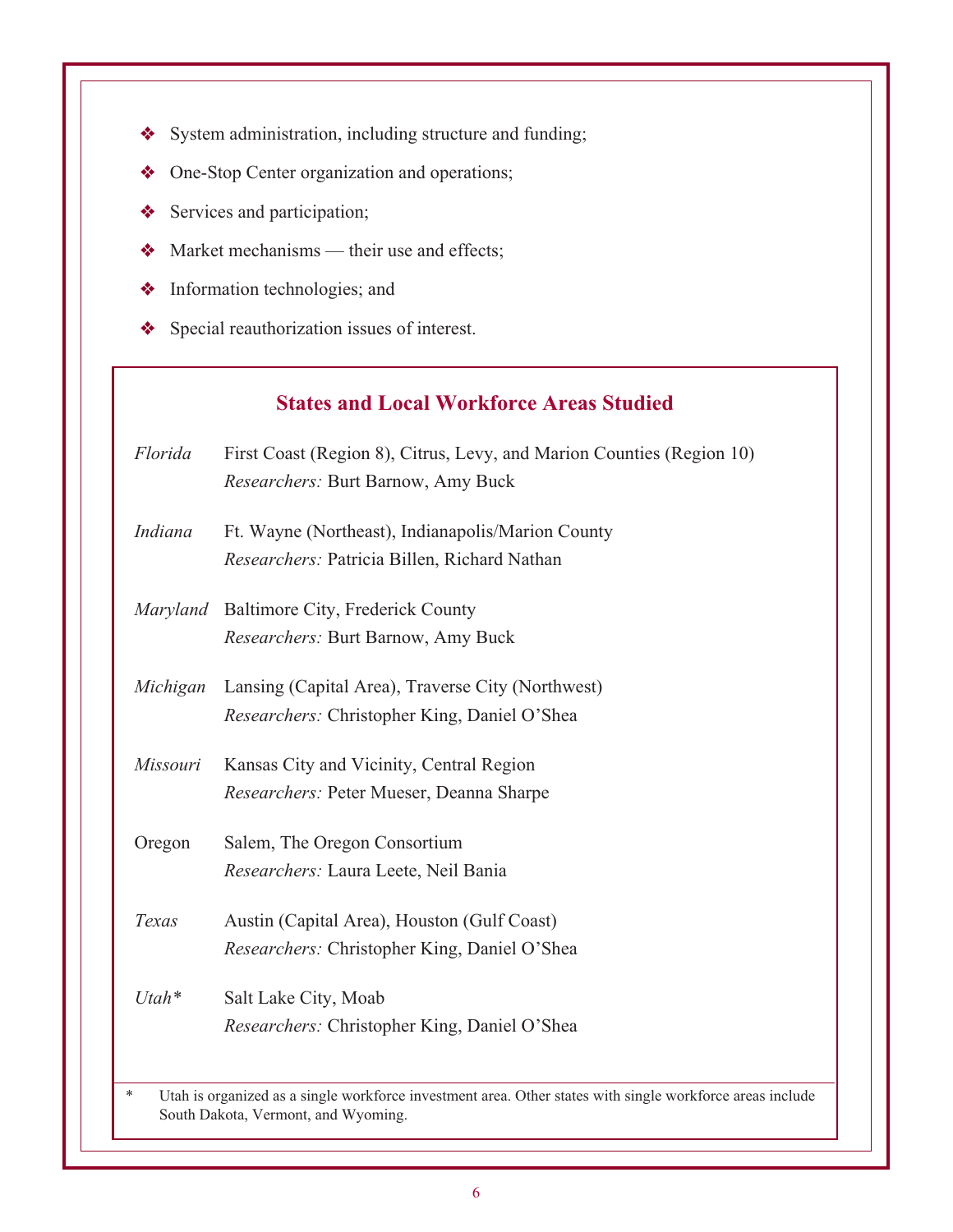Two important caveats should be noted about this study and its findings. First, we have studied only a limited number of states and localities. Second, the states and localities are diverse and were selected by the Rockefeller Institute and DOL, but they are not a representative, random sample of WIA programs. Our findings, while instructive, are not necessarily generalizable to the universe of WIA programs.<sup>2</sup>

In this report, we present interim findings with the purpose of helping to inform the debate in Congress on the reauthorization of the Workforce Investment Act. Section II provides background information. Section III summarizes major findings. Section IV is divided into two parts. The first part summarizes our major findings. The second part presents our recommendations for the development and implementation of workforce policies and programs, based on our research for this project as well as our governmental experience and other research.

This interim report and the final evaluation report to follow should provide U.S. Department of Labor staff, policymakers, and other interested parties with useful information for the reauthorization of WIA as well as closely related programs, particularly the Personal Responsibility and Work Opportunity Reconciliation Act (PRWORA) for welfare programs and the Carl D. Perkins Vocational and Technical Education Act (commonly known as "Perkins III") in 2003.

#### **II. Background**

The Workforce Investment Act is based on seven principles:

- **❖** Streamlined services
- Individual empowerment
- Universal access
- $\triangleleft$  Increased accountability
- A strengthened role for local workforce investment boards and the private sector
- $\triangleleft$  Enhanced state and local flexibility
- **❖** Improved youth programs
- 2 The researchers nominated states based on the criteria of trying to obtain several states that were highly innovative as well as a few more traditional states. In addition, the sample included states that the principal researchers were familiar with, and an effort was made to achieve diversity in dimensions such as region of the country, urban/rural mix, and population of the state. The initial sample was transmitted to DOL, and officials at DOL suggested alternatives.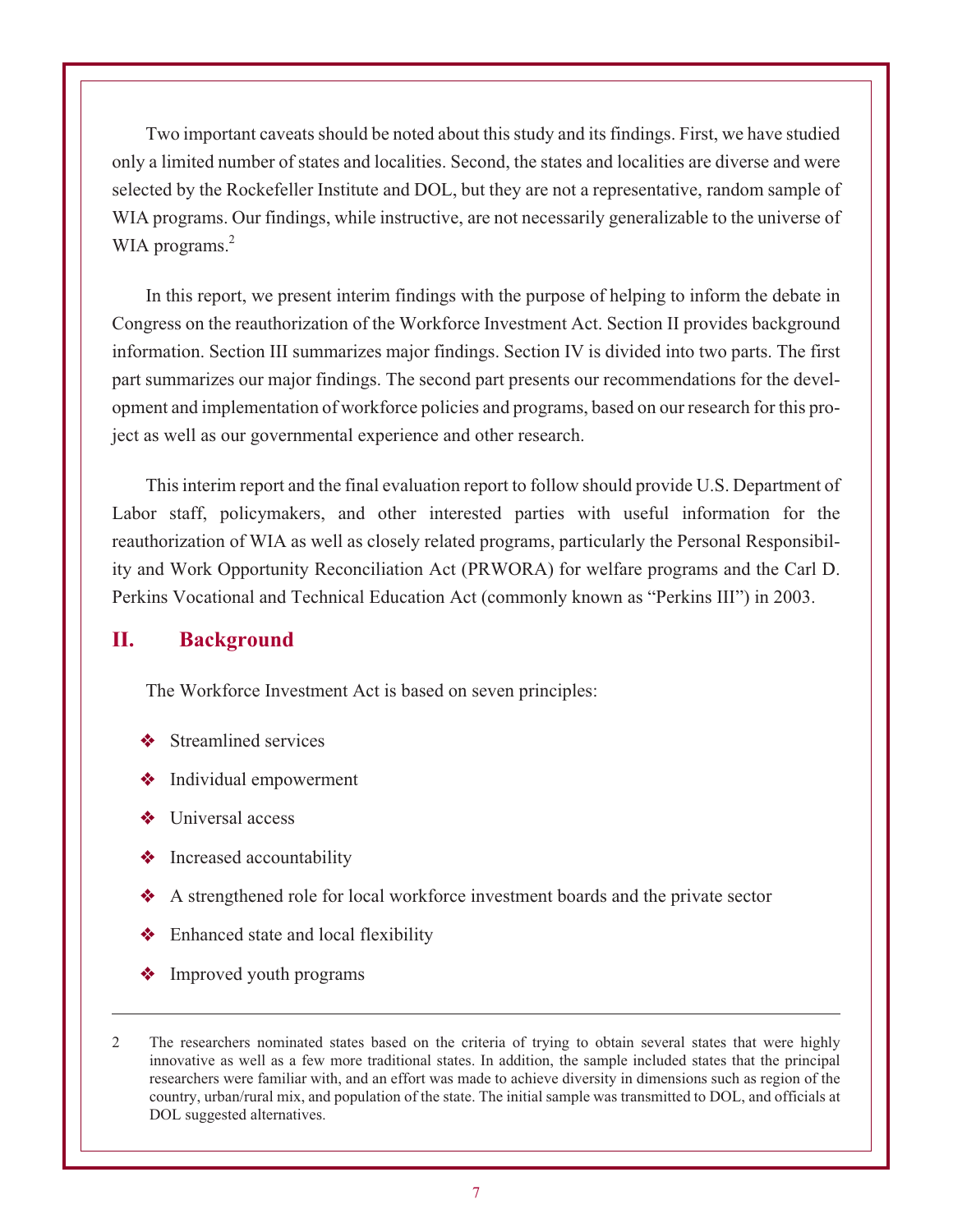The law has been characterized as a "major overhaul" of the nation's approach to employment and training, as a "fundamental departure" from the programs that preceded it, and as "the first significant attempt to retool" these programs in two decades. The Act institutionalized significant changes in workforce policies and practices that began to surface as a handful of states — e.g., Florida, Indiana, Kentucky, Louisiana, Pennsylvania, Texas, Utah, Vermont, and Wisconsin operationalized the Act's provisions as early-implementing states beginning in July 1999. Also, these and other states developed One-Stop Centers prior to 1998 and the enactment of WIA. Major changes under WIA workforce development programs authorized under Title I of WIA included the following:

- Fostering more coordinated, longer-term planning for workforce development, not just for WIA, but also for the employment service (ES or labor exchange services paid for with Wagner-Peyser Act funds), which is a required partner, and closely related funding streams such as TANF work programs, adult education and family literacy, career and technical education, and adult rehabilitation programs.
- Institutionalizing One-Stop Career Centers as the cornerstones of the local workforce delivery system. All states received One-Stop infrastructure grants (financed by Wagner-Peyser Act funds) in the 1990s. These grants promoted and financed voluntary development of One-Stop approaches to workforce service delivery. WIA requires reliance on One-Stop Centers as the "front-end" of the local workforce system, and partners are required to contribute a portion of funds to support One-Stop Centers.
- Sequencing of services for job seekers, starting with core services and proceeding to intensive and then training services. Initially, states and local workforce boards perceived the statutory guidance as strong encouragement to pursue rigid service-sequencing under so-called "work-first" approaches, much like that found in many TANF-based work programs.
- Implementing universal eligibility for core services via One-Stop Centers and less targeting of groups with employment barriers.
- Increasing reliance on market mechanisms, such as the use of voucher-like individual training accounts (ITAs) for the procurement of most training from eligible training provider lists and cross-program accountability at the state level. Performance incentives are now linked to exceeding standards for three programs: WIA, adult education and literacy, and vocational education.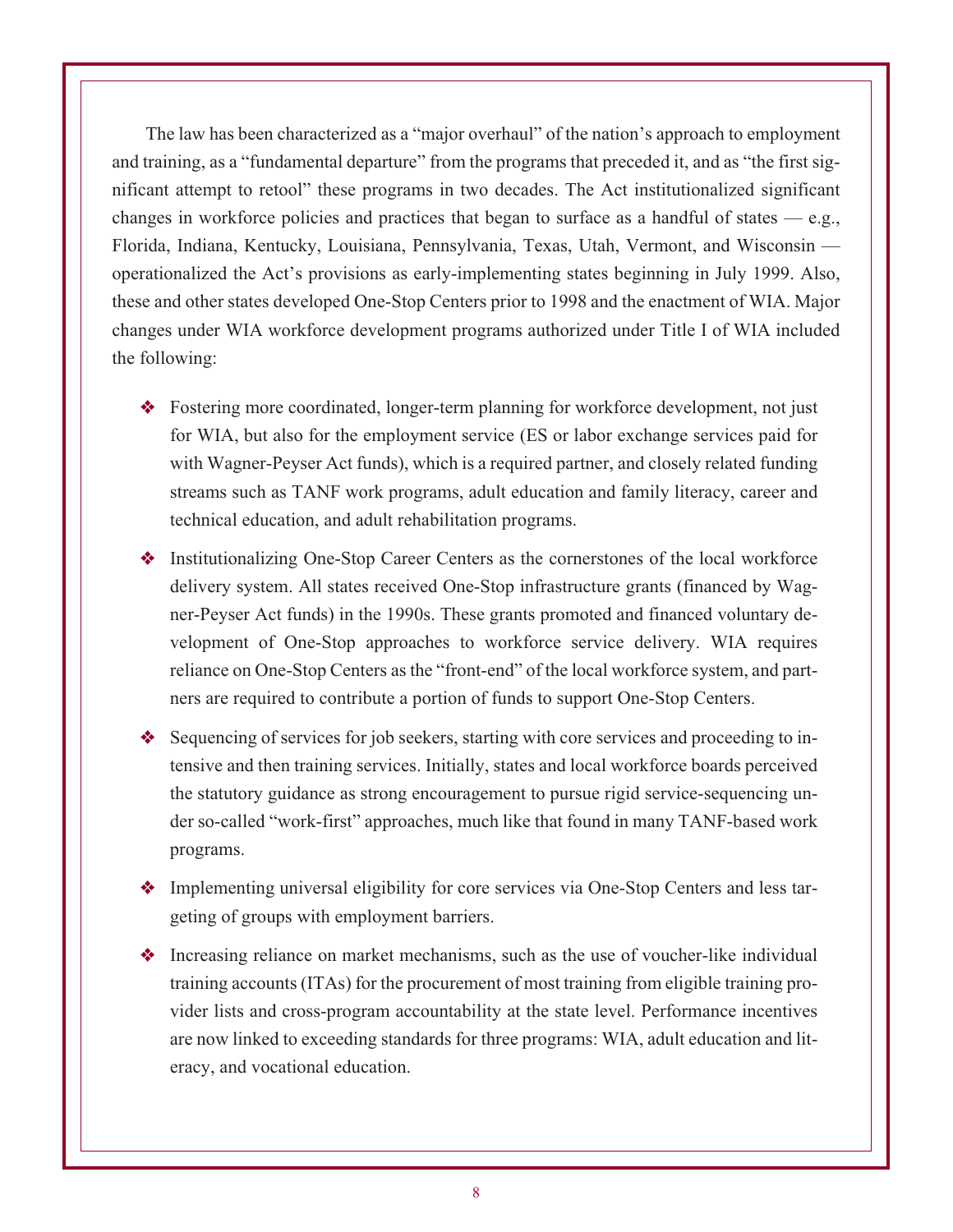These WIA-induced changes occurred in the context of a number of important related trends. First, many governors and state legislatures (e.g., Michigan and Texas) had been actively engaged in reforming welfare and welfare-employment programs for several years when WIA arrived on the scene in the late 1990s. Some of them (e.g., California, Florida, Minnesota, and Utah) had been involved in some form of welfare reform for a decade or more, often with a strong "work-first" orientation, well before the Personal Responsibility and Work Opportunity Reconciliation Act (PRWORA) reinforced it federally in 1996. The Personal Responsibility Act also time-limited welfare benefits and instituted strong work requirements (see Nathan and Gais, 1999).

Second, a substantial handful of states had also instituted major workforce development reforms on their own starting in the early 1990s (see Grubb et al., 1999; Barnow and King, 2000). Our study sample includes five of these states: Florida, Indiana, Michigan, Texas, and Utah. As part of the move to reform their workforce systems, some of these states had reorganized their administrative structures, often consolidating related programs into large "umbrella" workforce agencies, establishing state human resource investment councils, mandating the creation of local workforce investment boards with broader scope than traditional job training programs, increasing customer orientation, and requiring that services be accessed initially through One-Stop Centers. These states were better positioned for implementing WIA than their peers.

Third, in addition to welfare and workforce development, reforms that are relevant to WIA service delivery were also taking place in other programs, including adult education and family literacy and vocational rehabilitation — which were reauthorized and reformed as Titles II and IV of WIA, respectively. The enactment of Perkins III for vocational education in 1998 was particularly relevant. Among other important changes, Perkins III also encouraged longer-term planning, required that a greater share of funding go to local areas, eased up on target group mandates, and required states to establish specific performance levels for a series of measures (see King, 1999). In addition, receipt of incentive grants at the state level was linked to exceeding specified performance in vocational education, WIA, and adult education and family literacy programs.

In addition, Unemployment Insurance (UI) programs around the country were changing in significant ways as well. Many states shifted the filing of UI claims from local ES (and One-Stop) offices to remote call centers. In some states, the UI work requirement was modified so that claimants could satisfy it through telephone or online assurances rather than in-person visits, further separating UI operations from traditional workforce programs.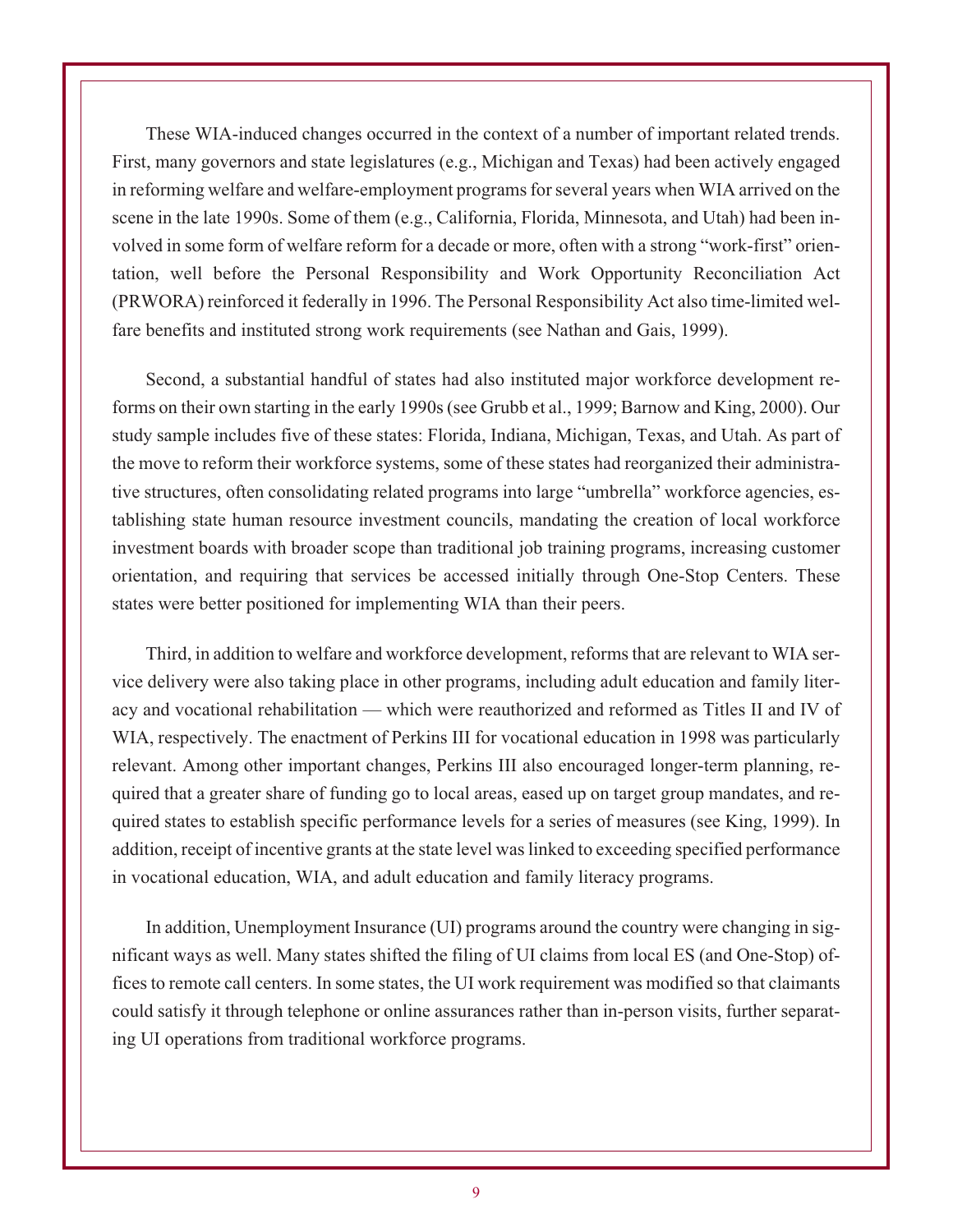Fourth, many of these programs effected significant changes in their orientation. As mentioned earlier, many welfare and workforce programs adopted a *"work-first"* philosophy where participants were expected to obtain a job rather than simply continue collecting benefits or participating in more substantive education and training designed to enhance their skill levels. In addition, states began to stress *individual responsibility* for participants in workforce programs, with individuals and their families expected to play an expanded role in their own career and job development, including arranging for the financing of key education and training services (see Ganzglass et al., 2001, and National Governors Association, 2002). And, finally, states began emphasizing *consumer choice* through the creation of voucher-based approaches for participants pursuing training, allowing them to select the occupations and specific training providers, typically subject to certain guidelines.

Finally, USDOL paved the way for WIA implementation (see Barnow and King, 2000) by fostering the creation of One-Stop delivery systems and by launching a number of supporting initiatives in the years leading up to WIA, including: enhancing labor market information (LMI) availability and access (e.g., America's Labor Market Information System or ALMIS); creating tools required to support informed consumer choice (e.g., consumer report cards); and demonstrating voucher-based approaches to service delivery.

#### **III. Major Findings**

Our major findings are grouped into four major headings by issue area: 1) Leadership and governance, 2) Administration and structure at the state and local levels, 3) Organization and operations of the One-Stop Career Centers, and 4) The use of market mechanisms, including performance standards, eligible provider lists, and individual training accounts (ITAs). In addition to the topics discussed in more depth below, the study addressed several other topics, including:

- How state and local governments planned for WIA implementation;
- The role of information technology (IT) in providing workforce services, tracking participants, and linking programs; and
- $\triangle$  The role of labor market information (LMI) in enabling customers to exercise choice in selecting programs and vendors.

#### *A. Leadership and Governance at the State and Local Levels*

Leadership of workforce development systems can come from different actors. The strength of state leadership varies considerably across our states. The state governments of Maryland, Michi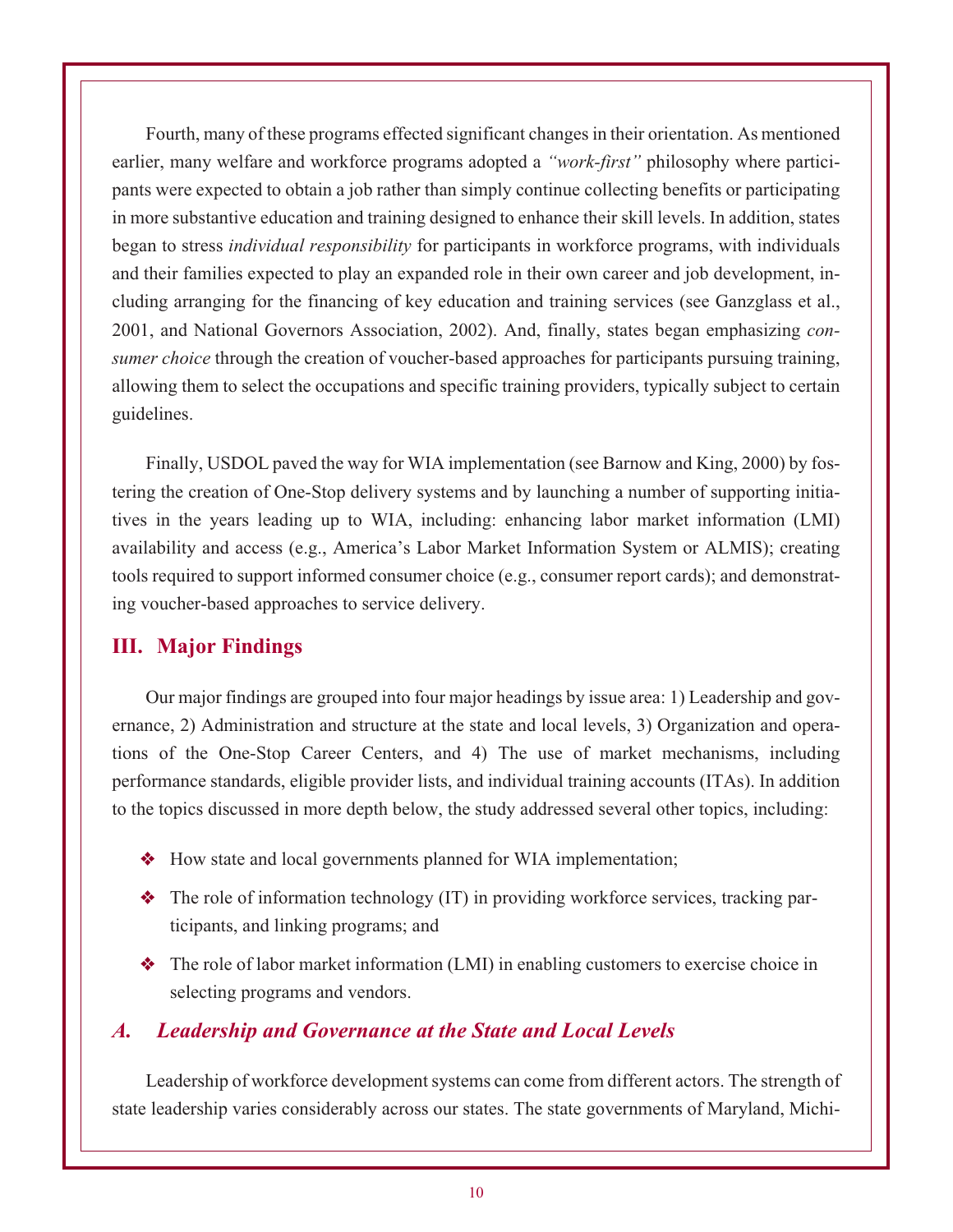gan, Missouri, and Oregon all have given local workforce boards wide discretion in policy formulation and decision-making. Maryland tends to grant a high-level of discretion to local areas, with former Governor Glendening giving less priority to workforce issues. Meanwhile, in Michigan, former Governor Engler made an explicit bargain placing higher emphasis on this function, giving "Michigan Works!" Boards greater discretion and funding in return for their buy-in to the state's reorganization of the Michigan workforce system and its goals. Indiana claims to offer a balanced model of state/local authority, yet also refers to its "home rule" approach that largely defers to local decision-making. Both Florida and Texas, on the other hand, exhibit relatively strong state leadership and control that flows from state legislation that defined a strong state role and supporting policy and program structures.

Utah is unique. Not only is it a single-WIB state, but nearly all workforce development services — ranging from labor exchange and training to welfare employment, child care, welfare, Food Stamps, and Medicaid benefits — are delivered or arranged by state employees of the Utah Department of Workforce Services, whether at state headquarters or Moab, Utah's Employment Center in far southeastern Utah. A strong state role means something quite different in Utah than in other states.

We were particularly interested in the leadership and governance roles that business played in state workforce systems. Business's role was strong in only a few of the sample states. It was strongest in Florida where state legislation mandates a state High Skills, High Wages Committee, comprised exclusively of business representatives, that fosters employer engagement and employment in skilled jobs paying high wages. Parallel committees are mandated in each local area of the state. Business was also instrumental in establishing and setting the tone for workforce policies and programs in Texas and Utah. The first executive director of the Texas Workforce Commission in 1996 was the former president of Manpower, Inc. in Houston, while its first chair was a former legislator with strong ties to business who now serves as director of the Texas Association of Business. Utah's workforce programs have had a longstanding business orientation. Governor Leavitt's choice of a prominent Salt Lake City banker to lead first the task force to reform workforce development in the state and later the new Department of Workforce Services that administered these programs reflects this strong business orientation.

Primary authority for workforce programs under WIA tends to be assigned to different entities, including the governor's office, the state legislature, the state workforce investment board and its staff, the state administrative agency, business, and local boards and their staff. The particular governance arrangements and the degree to which any one of these actors dominates vary. In Indiana,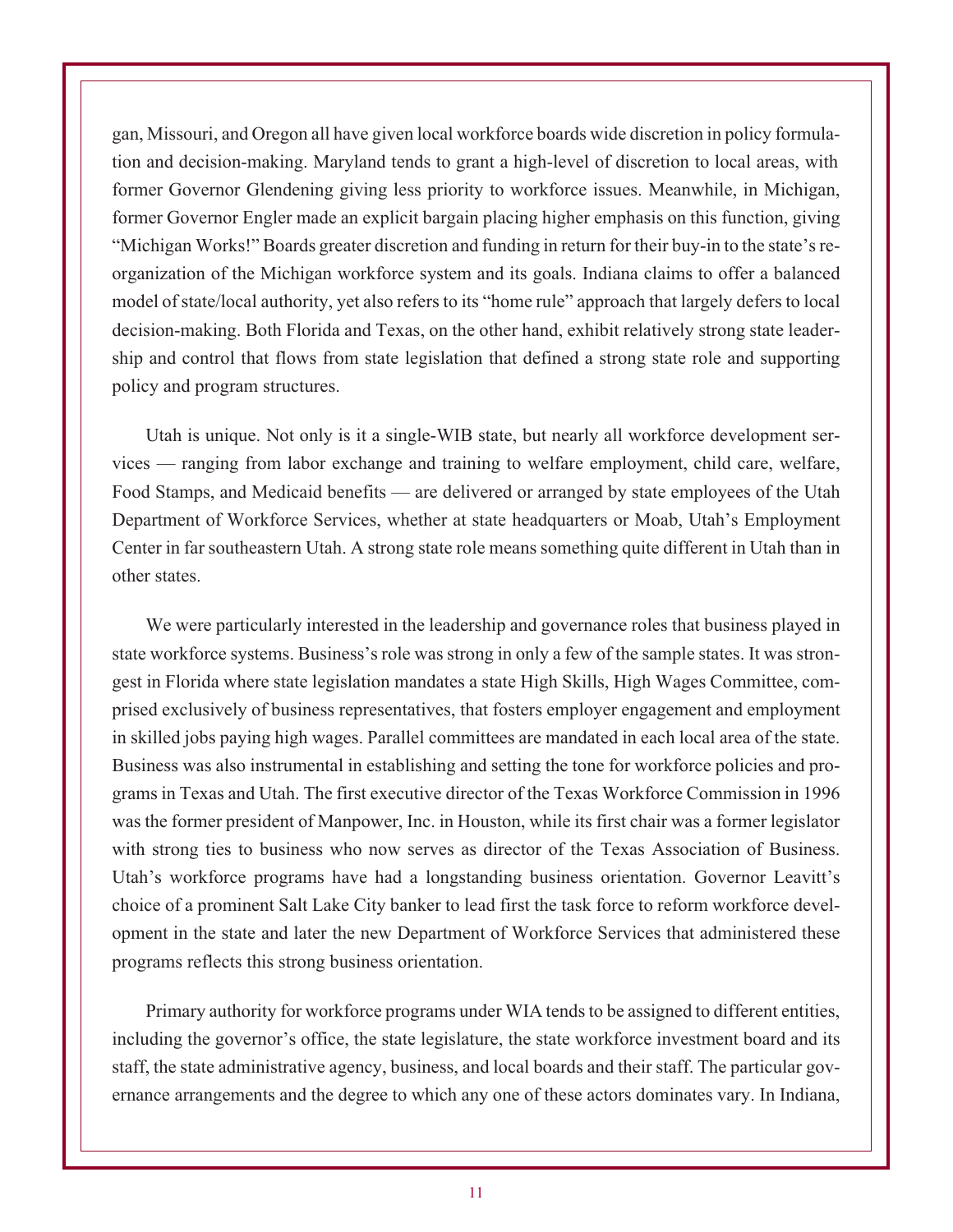Maryland, Texas, and Utah, the administrative agency is very important relative to the state workforce investment board and the legislature. In other states, when workforce policy reforms were taking shape in the 1990s, legislatures often played the lead role as they did in Florida and Texas, where governors paid only modest attention to workforce policy goals and issues initially. The Texas governor subsequently became more involved in *implementing* workforce policies. Governors led the way in Indiana, Michigan, Missouri, and Utah.

Wide variation in local leadership and governance characterizes the states in our study as well, with business playing a much stronger role in some workforce areas than in others. Business engagement tends to be relatively strong in half of our states: Florida, Oregon, Texas, and Utah, each of which has taken its own approach. Employers in Florida and Oregon are highly engaged in the activities of the local boards, though Chamber of Commerce (chamber) participation is uneven. Some Oregon boards have contracted with employer liaison organizations. In Texas, key business associations (e.g., the Greater Houston Partnership, the area chamber) and key sectoral groups (especially health care) play a very strong and prominent role, with considerable encouragement from the Gulf Coast board and its staff. The Gulf Coast board recently contracted with an organization to serve as the principal liaison with area employers to foster greater engagement. Business's role in the Austin workforce system is moderately strong, flowing from an active Greater Austin Chamber of Commerce and key sectors (e.g., semiconductors and technology, health care, and construction). Utah again is unique, given that it is a single workforce area delivering services primarily through state employees. One effect of this arrangement has been that local elected officials have had less "buy-in" in the workforce system. It is noteworthy that employers appear to be actively engaged in the workforce system despite Utah's reliance on state staff to deliver tailored business services and the absence of a sectoral or cluster-based approach.

Employer engagement is moderate with substantial inter-area variation in Indiana, Maryland, Michigan, and Missouri. Indiana has created local Incumbent Worker Councils as an interesting avenue for business and labor involvement, as is chamber of commerce participation in a One-Stop consortium in Missouri. The Capital Area Michigan Works! in Lansing adopted a strong business orientation with an intense — and seemingly successful — "work-first" approach to service delivery, while the Northwest Michigan Works! Board in the Traverse City area adopted a human capital development model, aligning more closely with the area M-TECH Center and other providers, also with apparent success.

Explanations for low levels of business involvement in workforce development at both the state and local levels range widely. Concerns expressed by business leaders, as well as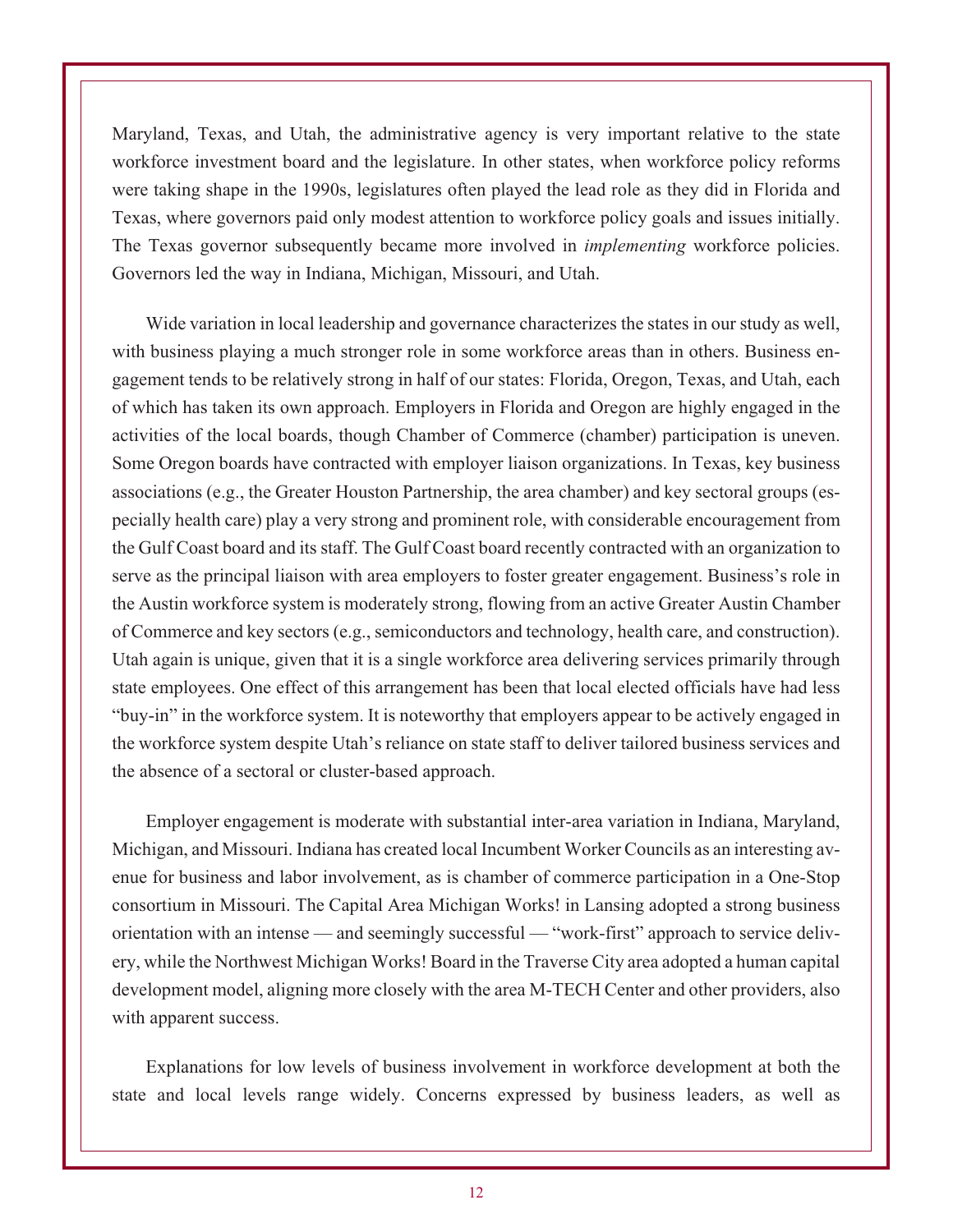policymakers and researchers, have included the size of these boards, their lack of influence over workforce issues in their areas, the bureaucratic nature of the boards and the programs they administer, and the perceived lack of value-added from their involvement. Our study does not provide a single explanation for low business involvement. But, the fact that business was generally more engaged when boards were pursuing sectoral and related strategies with potentially greater value suggests that what businesses are asked to do and how valuable their contribution is perceived to be may be more important than how many of them are asked to serve as members.

#### *B. Administration and Structure at the State and Local Levels*

Most states in the study have kept the major workforce development programs relatively separate, with traditional structures that mirror federal funding "silos." Utah's Department of Workforce Services adopted a functional (e.g., business services) rather than a programmatic structure (e.g., WIA, ES) that has a parallel in its local Employment Centers (e.g., eligibility, business services, employment counseling). Florida, Indiana, Michigan, Missouri, and Texas consolidated many of the major programs under the same umbrella workforce agency, but within structures that are largely programmatic: the programs retain their distinct identities, and funds remain largely separate. Maryland and Oregon consolidated WIA and Wagner-Peyser Act services into the same agency, but have not been as successful in integrating services for these and other programs to date.

The interesting question is the extent to which the major funding streams are cohesively linked *locally* at the point of service for the customers. Utah has attained near-complete service integration locally, such that customers — job seekers and employers alike — would be hard pressed to say which funds were supporting which services. Florida, Michigan, and Texas have integrated services to a large extent, passing major funding streams down to local workforce boards. In these states, WIA, TANF employment and training, welfare to work (WtW), and Food Stamp Employment and Training funds all flow to One-Stop Centers; merit staff of the ES report to One-Stop managers as well, but remain somewhat apart.<sup>3</sup> Thus, services are highly, but not fully, integrated. For example, in Michigan Works! Service Centers, TANF work participants may be served in One-Stop areas separate from other participants. In other states in our study, services tend to be offered in traditional silo arrangements, program by program.

What matters to the customers of workforce services, however, is not how the agencies are organized, but how well they work together or coordinate their activities and services. Offering ser-

<sup>3</sup> In Florida and Texas, ES staff members are employed by the state employment security agency (SESA), while in Michigan, one of a few "demonstration" states, they work for *local* or *area* merit system agencies, such as independent school districts.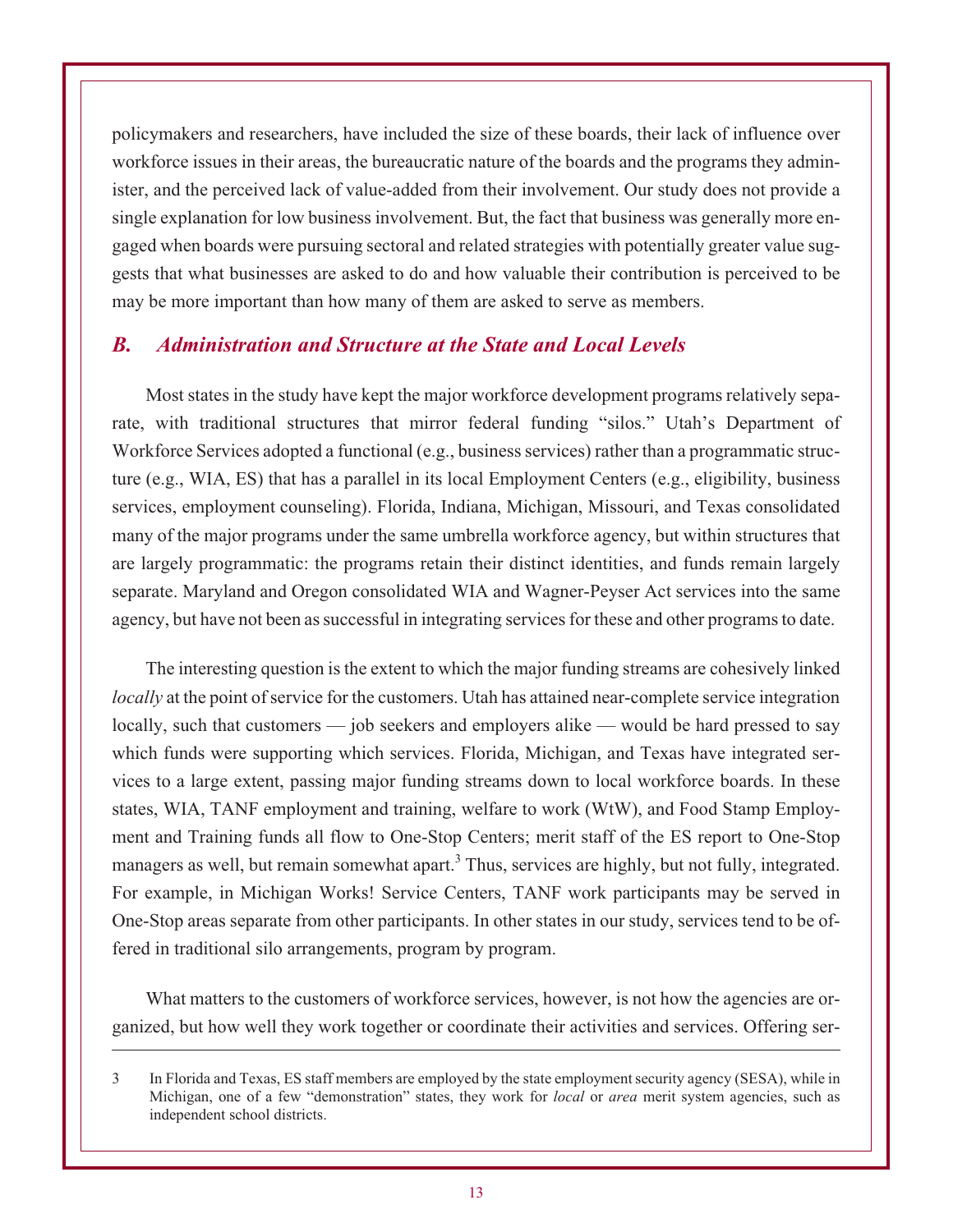vices that are reasonably seamless to employers and job seekers is what counts. For example, agencies in Frederick, MD, appeared to coordinate the delivery of services very well for their customers, despite not being integrated.

Officials in several states expressed concern that there is not enough flexibility within WIA to serve the target groups most in need and the geographic areas that are able to spend the funds most effectively. Florida officials stated that the current method for allocating WIA funds reduces the state's ability to serve the customers with the highest priority. Additionally, state officials indicated that they could not reallocate funds from areas that were under-spending their allocation to areas with unmet demand for workforce development services.<sup>4</sup> These officials would like more flexibility in where and on whom their resources are used.

Employer involvement in the governance of WIA and related workforce programs was generally limited to moderate. According to the Act, business must constitute a majority of board membership<sup>5</sup> but board staffs appear to run the programs locally. Employer organizations played a governance role at the local level in some of our sites. Area Chambers of Commerce (e.g., Jacksonville, Austin) are key actors in a few of the study sites, while in others (e.g., Houston), there is a combination of the chamber and sectoral (e.g., health) organizations.

For most of sample states, strategic planning generally occurred outside the WIA requirements, which were handled largely as a compliance requirement task.

#### *C. Organization and Operation of the One-Stop Career Centers*

The use of One-Stop Career Centers is at the heart of the Workforce Investment Act. The statute requires that each local workforce investment area establish at least one full-service One-Stop Center; beyond that, states and local areas have significant latitude in determining who operates the centers, how the centers are funded, and the nature of the involvement of the mandatory and optional partners. The states in our sample illustrate a range of options available as to the way One-Stop Centers are organized and operated.<sup>6</sup>

<sup>4</sup> Florida has submitted a waiver request to allow for a more timely recapture/reallotment at the local level.

<sup>5</sup> This tends to be true in states with "grandfathered" boards as well. Florida, Indiana, Michigan, Texas, and Utah, nearly all early implementers, had "grandfathered" boards. Michigan opted to drop the "grandfathered" state board, with outgoing Governor Engler making numerous appointments to a significantly expanded state board. He did so after ensuring that local Michigan Works! Agency boards would still retain "grandfathered" status.

<sup>6</sup> Two recent studies deal with the structure and operation of One-Stop Career Centers. See John J. Heldrich Center (2002) and Almandsmith et al. (2003) for two recent examples.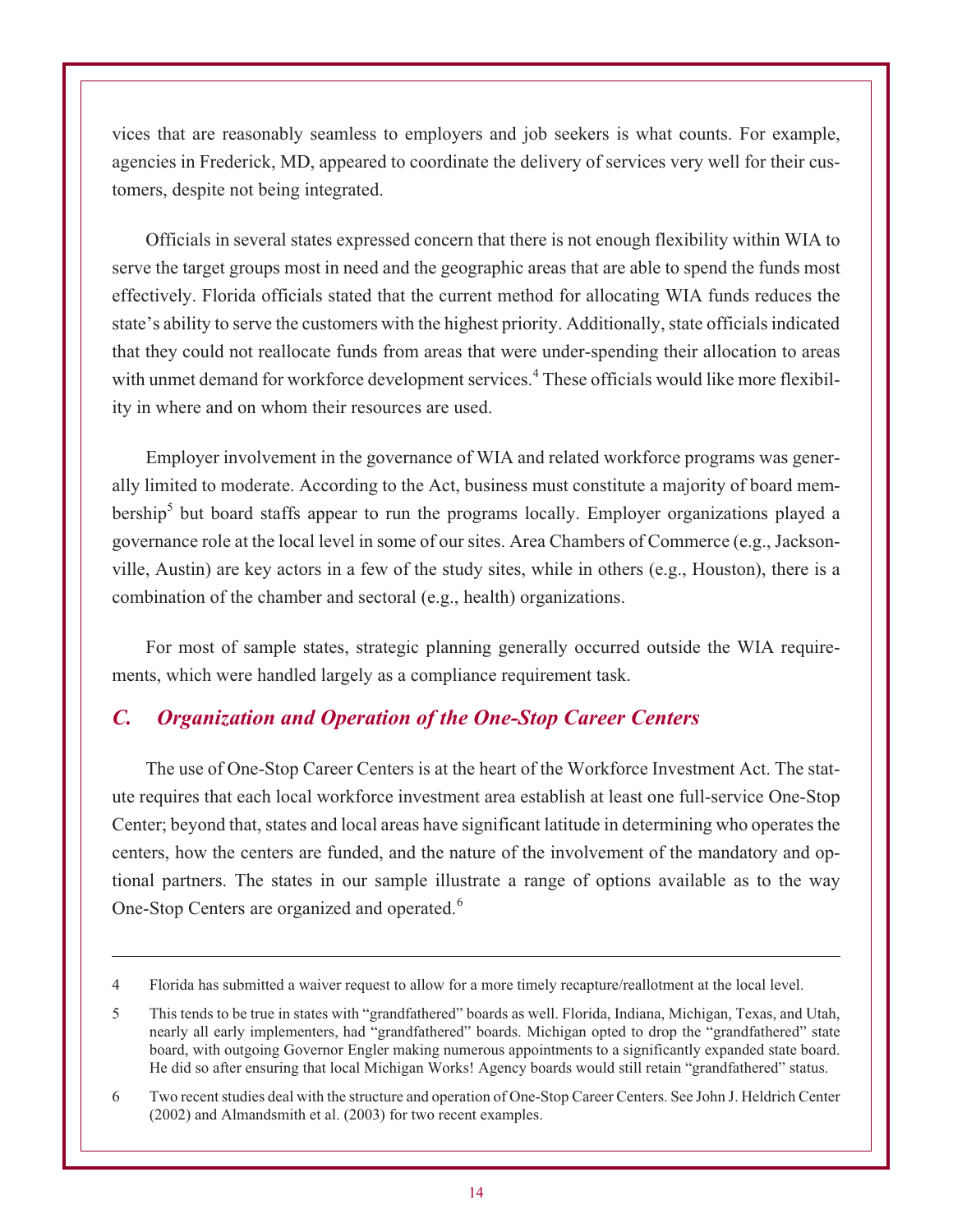#### *One-Stop Operator*

The statute encourages, but does not require, states and workforce investment areas to separate policy formulation, administration, and service provision. Most states give local boards flexibility on selecting the One-Stop operators, and local areas sometimes use two or three different types of organizations and arrangements in the same area.

Maryland provides an example of how diverse the One-Stop arrangements can be. Although the state has a brand name for its One-Stop Career Centers, "CareerNet," the state gives the local boards maximum discretion on whom to select to operate the One-Stop Career Centers. The most common arrangements are for the employment service or the organization running the local WIA program to operate the One-Stop Centers, but other arrangements include operation by a for-profit firm, the county welfare agency (the Department of Social Services), and a local labor organization. Because Maryland's WIA programs are sometimes operated by city or county governments, One-Stop Career Centers are also operated by local governments. In Baltimore, there are four One-Stop Centers and the city has three different arrangements: two are operated by the city, one is operated by the Baltimore AFL-CIO, and one is operated by Affiliated Computer Systems (ACS), a for-profit firm.

All the states in our sample except Utah give the local WIBs flexibility in selecting One-Stop operators, and patterns differ. In Florida, the community colleges were the most common operator, but community colleges now operate One-Stops in only three of the WIBs, compared to ten originally. In Indiana, a consortium of One-Stop partners is the most common approach. In Missouri, no for-profit organizations have been selected to operate One-Stop Centers. In Texas, on the other hand, the Gulf Coast (Houston-area) Board has contracted with a mix of for-profit (ACS, formerly Lockheed-Martin), nonprofit, and trade union operators, while the board in Austin dropped ACS in favor of a contracted manager overseeing the staff of a professional staffing organization (PSO). Finally, in Utah, which is a single-WIB state, One-Stop Career Centers are operated exclusively by state staff from the Department of Workforce Services.

#### *Delivery of Core Services*

Core services are the first tier of services available at One-Stop Career Centers under the Workforce Investment Act, and they are universally available. Core services include information about current job openings in the local labor market, the state, and the nation, as well as labor market information regarding the current and future prospects for various occupations, and tools to assist job seekers assess their interests and aptitudes and improve their job search. Core services are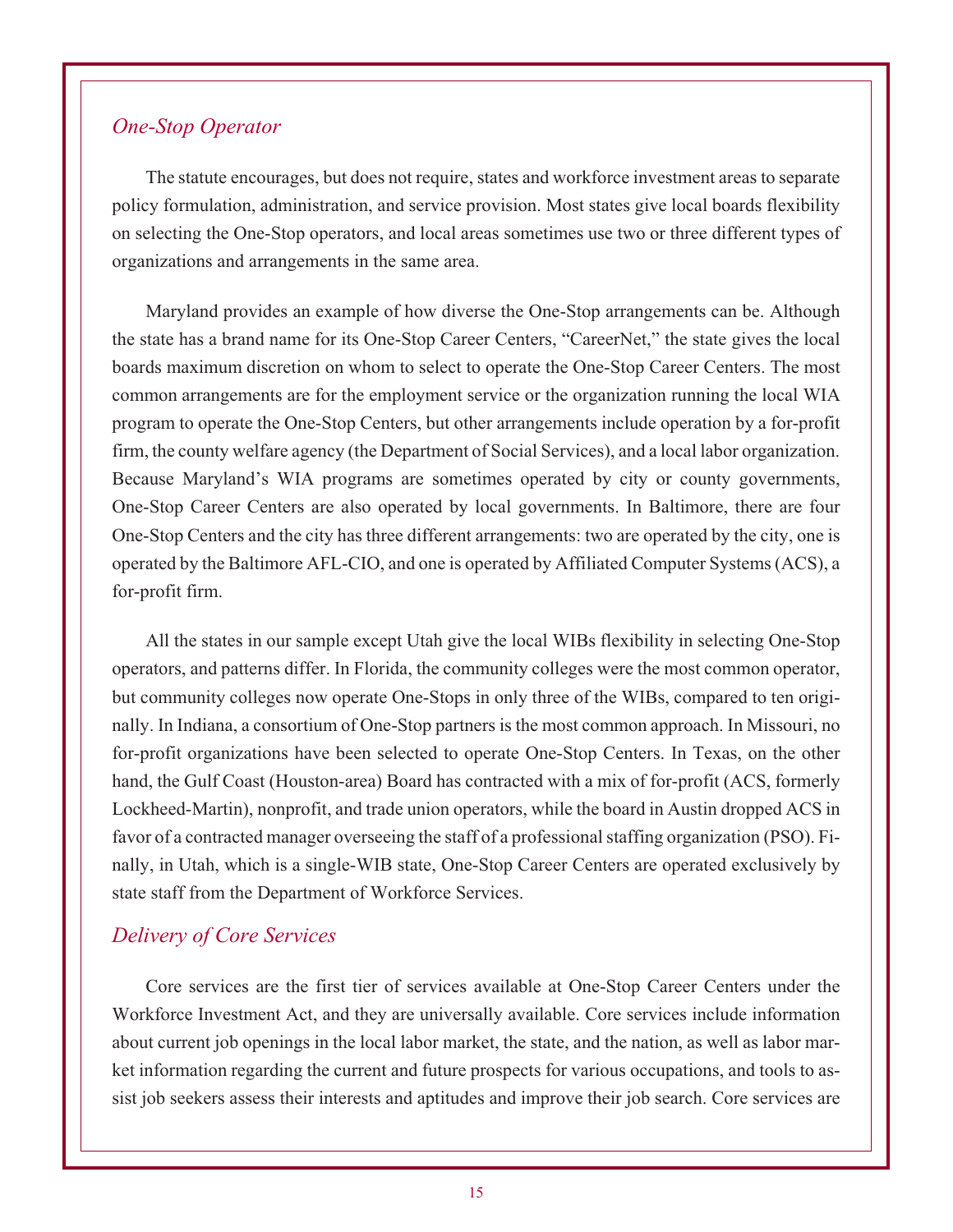available as self-service activities through resource rooms and as core-assisted services, where staff at the One-Stop provides assistance to the job seeker.

Prior to WIA and the establishment of One-Stop Career Centers, core services were largely delivered by the employment service and local service delivery areas (SDAs) operating the Job Training Partnership Act (JTPA) programs. With the establishment of One-Stop Career Centers under WIA, decisions had to be made on which partner or partners would deliver core services at the One-Stop Centers. In all eight states in the study, the state agency responsible for the Wagner-Peyser Act funds played a major role in delivering core services. In most states, this is the state employment service (or job service, as it is sometimes known). In 1998, Michigan was granted authority to operate as a "demonstration state," so it provides some of its core services using "public merit staffing employees" who may work for agencies other than the ES (e.g., a community college or school district).

In most One-Stop Career Centers, some core services are also provided by the One-Stop operator or a WIA Title I contractor. The division of responsibilities may reflect agency functions, or the staff may be cross-trained and integrated. In Florida, for example, the employment service staff reports to the One-Stop Center director (as well as to an employment service supervisor), and customers cannot tell if they are being served by an employment service worker or a contractor.

In Indiana, the core services at the local areas studied are provided primarily by employment service staff, and in most cases across the state, a balance of ES and WIA staff provide intensive services. In Maryland, the ES is generally present at the One-Stop Centers and provides a large share of the core services. At the two One-Stop Career Centers we studied in Maryland, the employment service staff worked closely with local government staff who also provided some WIA core services. In some Maryland local areas, the employment service retains additional offices not associated with the One-Stop Centers. Oregon provides an example of more separation between the employment service and WIA. In Oregon, the employment service is present in at least one physical comprehensive center in each local area and operates other affiliated sites; in those centers within local areas where the employment service is not present, core services are provided by the WIA system or other partner agencies (e.g., DHS). Our discussions with ETA regional administrators indicated that some states, particularly in the South, have retained, based upon tradition, customer service, ownership or lease arrangements, separate employment service offices that are affiliated with states' One-Stop delivery systems. In such instances, the ES is present in at least one physical One-Stop Center in each local area, but the ES also operates in separate offices as well.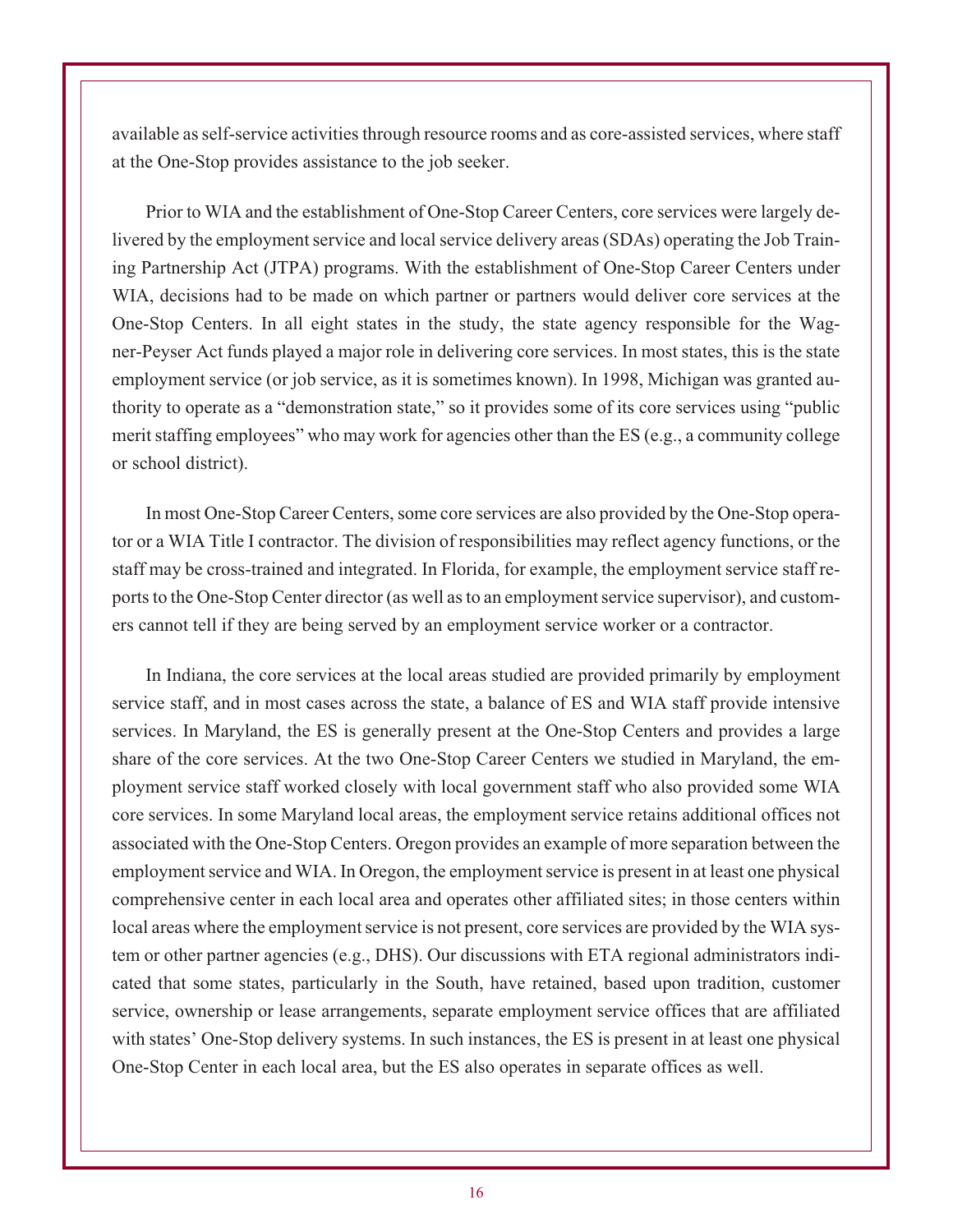In Missouri, and to some extent in Maryland and other states as well, the history of the One-Stop has an important influence on who provides core services. One-Stop Career Centers that were formerly employment security offices often retain a strong employment service presence, and often attract customers interested in traditional employment service activities.

Utah has the most integrated services among the states we studied. Because Utah is a single-WIB state with all activities run through a single state agency, core services, like all other services, are administered by state employees — the state does not view the employment service as a separate program, but rather as a funding stream that can be used to fund certain types of services. The customer never has any sense that he or she is receiving services funded with Wagner-Peyser Act funds.

Related WIA research being conducted in seven states offers interesting insights regarding core versus other services being provided through One-Stop Centers (see Stevens, 2003).<sup>7</sup> Four of our states — Florida, Maryland, Missouri, and Texas — are participating in the Administrative Data Research and Evaluation (ADARE) Project funded by USDOL/ETA. In states that have adopted more comprehensive workforce policy frameworks (e.g., Florida, Texas), core services represented a much lower share of all participant services in Program Year 2000 than in states with more traditional program-based workforce frameworks (e.g., Maryland, Missouri). Conversely, intensive services and training services account for a much higher share of all participant activity in states that have adopted more comprehensive workforce "portfolio" approaches. The explanation for this, in part, is that boards and One-Stop Centers in such states are able to rely more readily on other sources — especially Wagner-Peyser Act funds and TANF — to finance labor exchange and similar front-end services rather than WIA, freeing up scarce WIA resources for intensive and training services.

#### *Relationship Between Unemployment Insurance and One-Stop Career Centers*

Although unemployment insurance (UI) is a mandatory One-Stop partner, recent changes in the manner in which most states manage their UI program has led to the physical separation of UI staff from other workforce development staff. Many states now have claimants file new and continuing claims by telephone or via the Internet rather than in person at a UI office. In these states, UI staff is congregated at a small number of offices in the state, and the offices are referred to as "call centers." The call centers are frequently in separate locations from One-Stop Career Centers, and even when they are in the same building, the call center is isolated and claimants are not allowed to meet with the UI staff. States adopting a call-center approach argue that it allows them to reduce ad-

<sup>7</sup> The ADARE Project, a consortium of seven university and nonprofit research partners, is conducting research on WIA participation and outcomes using state administrative data for WIA linked to UI wage records, TANF, and other individual-level data.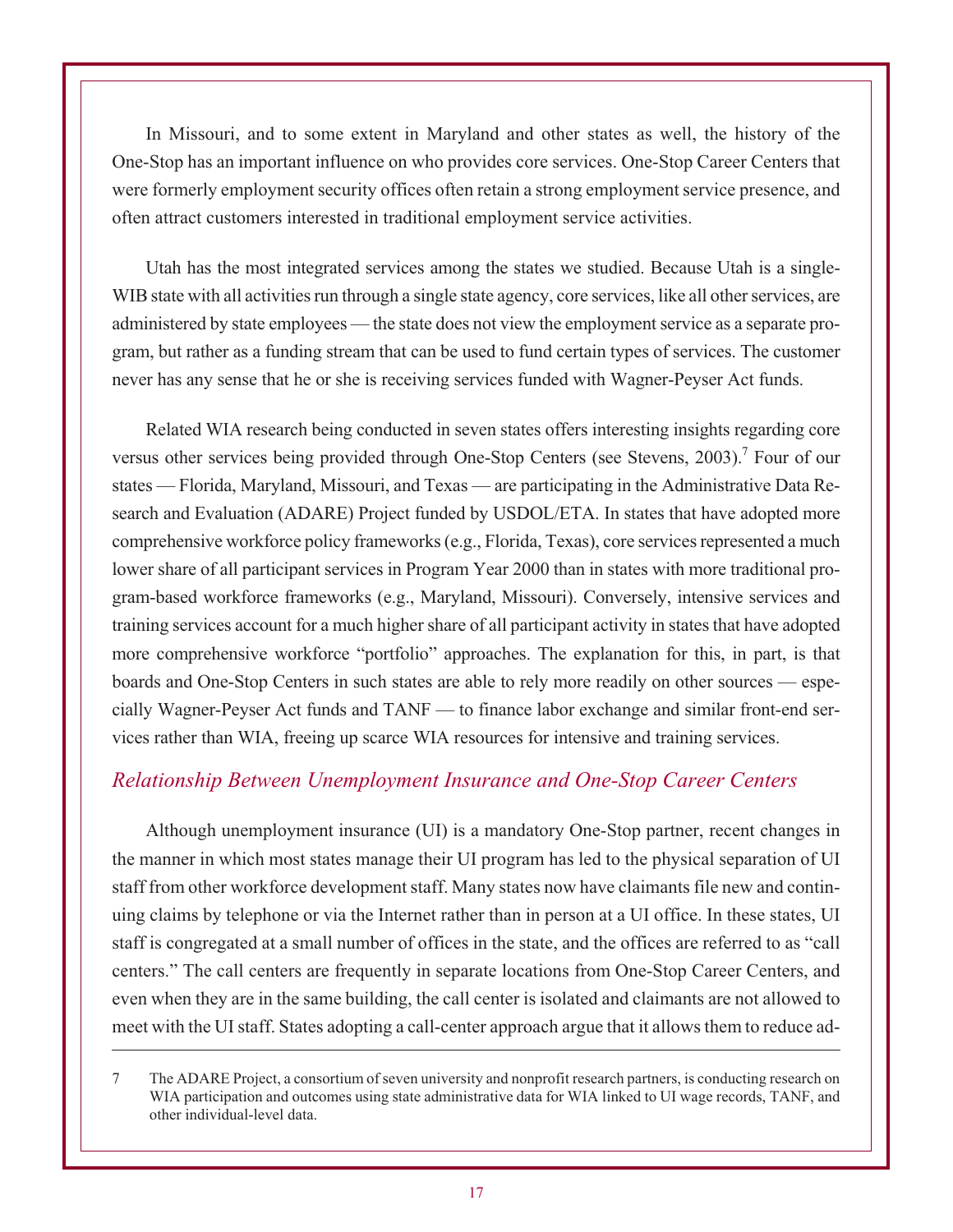ministrative costs, improve the efficiency of the system, and provide greater consistency in staff training and service delivery. Call center staff focus only on claims processing, while One-Stop staff specialize in workforce service delivery, presumably allowing both to do a better job. Although call centers may improve efficiency and reduce the costs of administering the UI system, they also reduce contact between UI staff and the rest of the workforce development system.

The majority of the states in our sample has either adopted the call center approach or is in the process of doing so. Specifically, Florida, Maryland, Missouri, Texas, and Utah use a call center system, and in these states UI staff members are generally not present at the One-Stop Career Centers. Michigan is moving to a call center system; although UI staff was present at some One-Stop Career Centers when we visited, their presence is being phased out. Oregon recently announced plans to adopt a call center approach by July 2005.

The only state in the study sample that is not using or planning to use a call center model is Indiana. Claimants must currently come to the One-Stop Centers to file an initial claim for UI. A recent survey indicated that the most frequently cited reason for coming to a One-Stop Center in Indiana is to file a UI claim. The state is developing a system where claimants can file through the Internet, and this is expected to reduce use of the One-Stop Centers by UI claimants.

The use of call centers does not mean that there is no interaction between the UI system and the One-Stop Centers. UI claimants interested in finding work are likely to use the One-Stop Career Centers like other job seekers to learn about available positions. If individuals who wish to file an initial claim come to the One-Stop Career Center, the call center states assist the claimants by providing them with telephone access to the call centers or, if appropriate, with access to the Internet site where filing can be done. Some states, such as Oregon, maintain copies of forms that must be filed and have drop boxes where completed forms can be submitted.

Another way that the UI system interacts with the One-Stop Career Centers is that the employment service is generally used to enforce provisions that claimants must be able and available for work (the "work test"). In many states, UI claimants are required to register for ES and/or One-Stop services as a condition of eligibility. State UI systems are required to "profile" new claimants to identify those who are likely to have trouble finding work and thus are more likely to exhaust their benefits. In addition, some states perform eligibility reviews on their claimants periodically and require them to report to the employment service at the One-Stop Center for services. States vary in the extent to which they use these activities. For example, Florida de-emphasizes worker profiling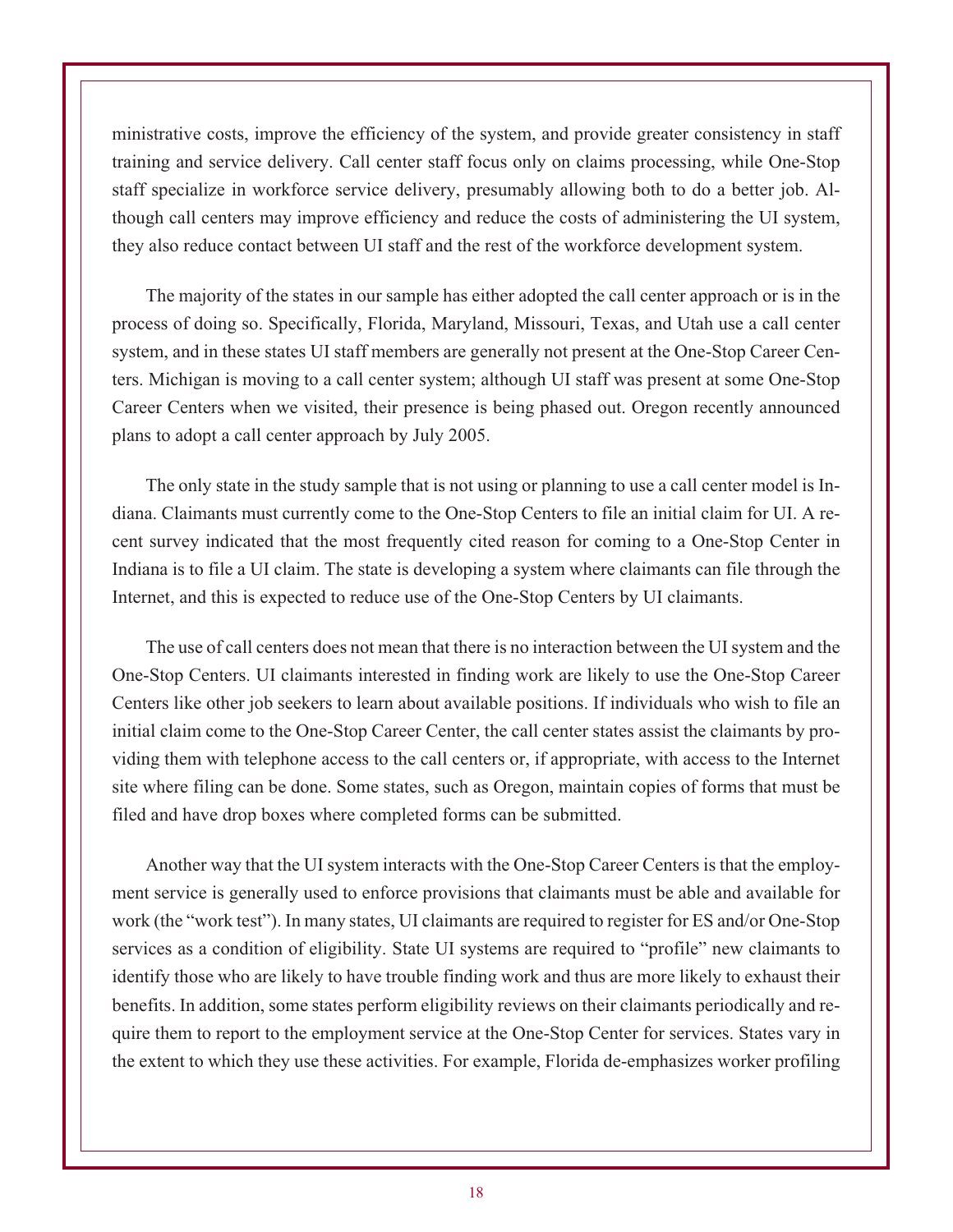but makes use of the eligibility review process, while the Maryland UI system reports likely exhaustees to the employment service for assistance.

As noted above, Indiana does not use call centers for UI claims. Claimants must file the initial application for benefits at a One-Stop Center. One-Stop Center staff provides assistance with filing UI claims. The goal is to provide assistance until the individual is proficient enough with the computer system for self-service. After filing an initial application, the claimant can use the system off-site to search for available employment and to track benefits.

States have also taken additional steps to ensure that UI is coordinated with ES and One-Stop service delivery. For example, Texas has established ES/UI workgroups to promote efficiency and coordination, required the inclusion of strategies for serving UI claimants in annual workforce plans locally, and developed a "service to UI claimants" benchmark in the state workforce agency's incentive rule for local One-Stop Centers.

#### *Temporary Assistance for Needy Families (TANF)*

The Temporary Assistance for Needy Families (TANF) welfare program is an optional One-Stop partner in the WIA legislation. In some states all workforce development activities for TANF recipients are provided through the One-Stop Career Centers; in others, TANF operates a parallel system.

In three of the eight states in the study sample — Florida, Michigan, and Texas — the state workforce development agency receives and expends workforce development funds for TANF recipients. In these states, services for TANF recipients are an integral part of One-Stop activities, but there are distinctions in how the systems operate. In Florida, state law assigns TANF workforce development funds to the local boards that have responsibility for WIA. The state agency that is responsible for TANF eligibility determination for cash assistance and other aspects of the program, the Department of Children and Families, has a presence at some but not all One-Stop Career Centers. In Michigan, workforce development activities for TANF recipients are provided at the One-Stop Centers, but these services for TANF recipients are segregated from other services at the One-Stop Career Centers. The Texas approach is similar to what occurs in Florida — the state allocates TANF workforce development funds to the local boards, and the local boards decide how to serve TANF recipients.

In Indiana and Maryland, TANF is an optional partner locally, and there is a range in the presence of TANF at the One-Stop Centers. In Baltimore, for example, TANF does not have a presence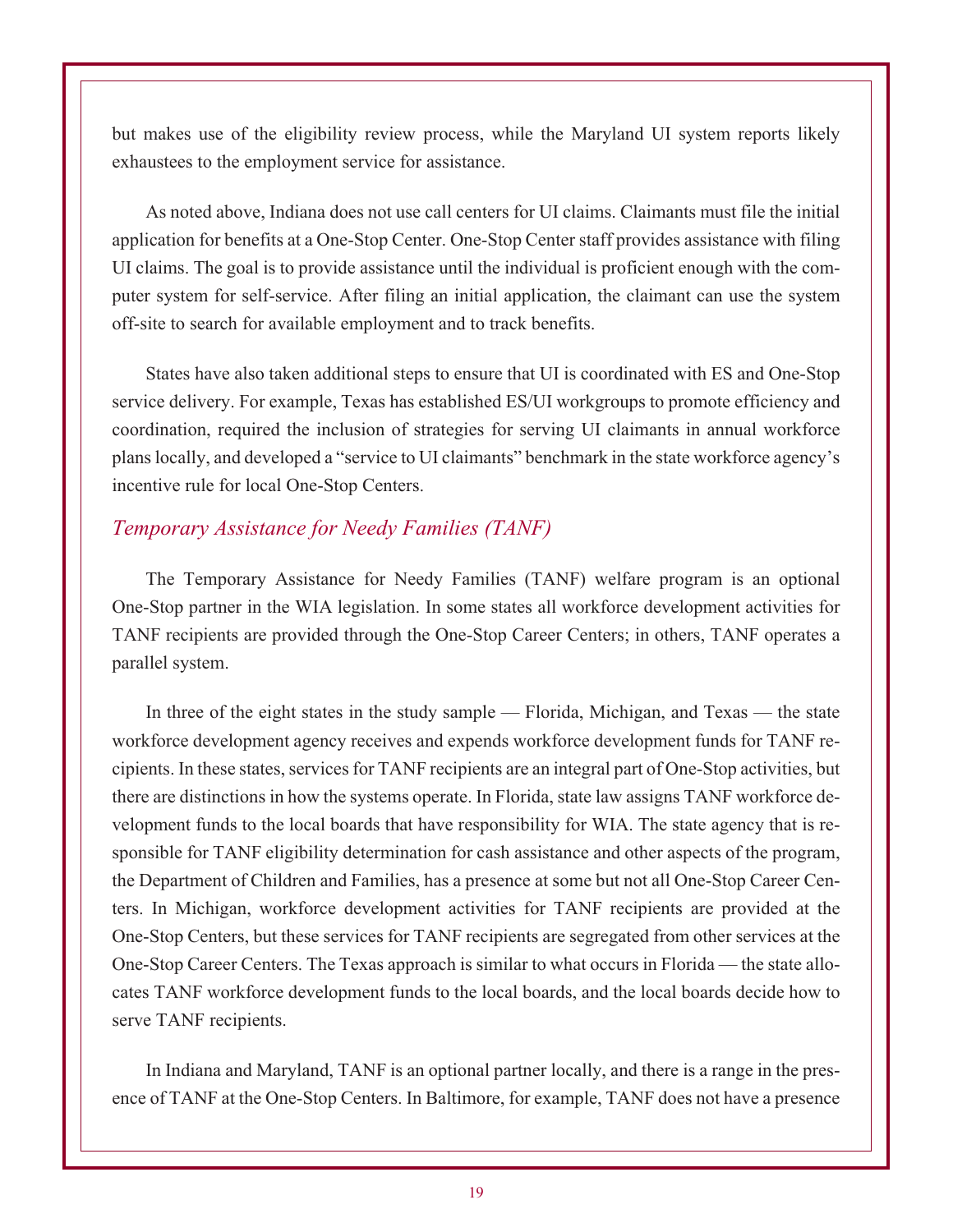at the One-Stop Career Centers; however the city agency administering WIA (the Mayor's Office of Employment Development) has a contractual arrangement with the local TANF agency to provide TANF recipients with some services. In the other local area we studied in Maryland, TANF staff is stationed at the One-Stop Career Center. In addition, the local TANF agency administers the WIA program for another local board in Maryland.

In Oregon, TANF is a mandatory partner in WIA. TANF staff members are co-located at many of the One-Stop Centers, but things change. The state TANF agency is reorganizing, and the TANF staff presence at the One-Stop Centers is declining; the agency has begun locating TANF staff in their own buildings. TANF is also a mandatory partner in Missouri, although TANF's direct involvement in the One-Stop Centers is limited.

In Utah, the full TANF program is administered by the state workforce agency. Eligibility determination for TANF, Medicaid, and Food Stamps is administered by the state workforce agency and is conducted at all of Utah's Employment Centers.

#### *Community Colleges*

Community colleges have traditionally been major training providers for WIA and its predecessors (the Job Training Partnership Act and the Comprehensive Employment and Training Act). Several provisions of WIA have caused the states, local boards, and the community colleges to modify and in some cases weaken their relationships. Although the use of the eligible provider list and individual training accounts — both discussed in detail in the following section — have made participation more difficult in some states for community colleges, they remain a major source of training. In Michigan and Texas, the community colleges have a presence at the One-Stop Career Centers, though relations were initially strained by the introduction of the eligible provider list process. Some states have established satellite One-Stop Centers at community colleges; the local programs we studied in Florida provide an example of this structure. As mentioned earlier, community colleges formerly administered One-Stop Centers for 10 of the 24 local boards in Florida, and they still administer them for three local boards.

#### *D. The Use of Market Mechanisms*

Over recent decades, workforce development programs have placed increasing emphasis on using market mechanisms to increase program efficiency and foster continuous improvement. Three such mechanisms under WIA are performance standards, the eligible provider list, and individual training accounts.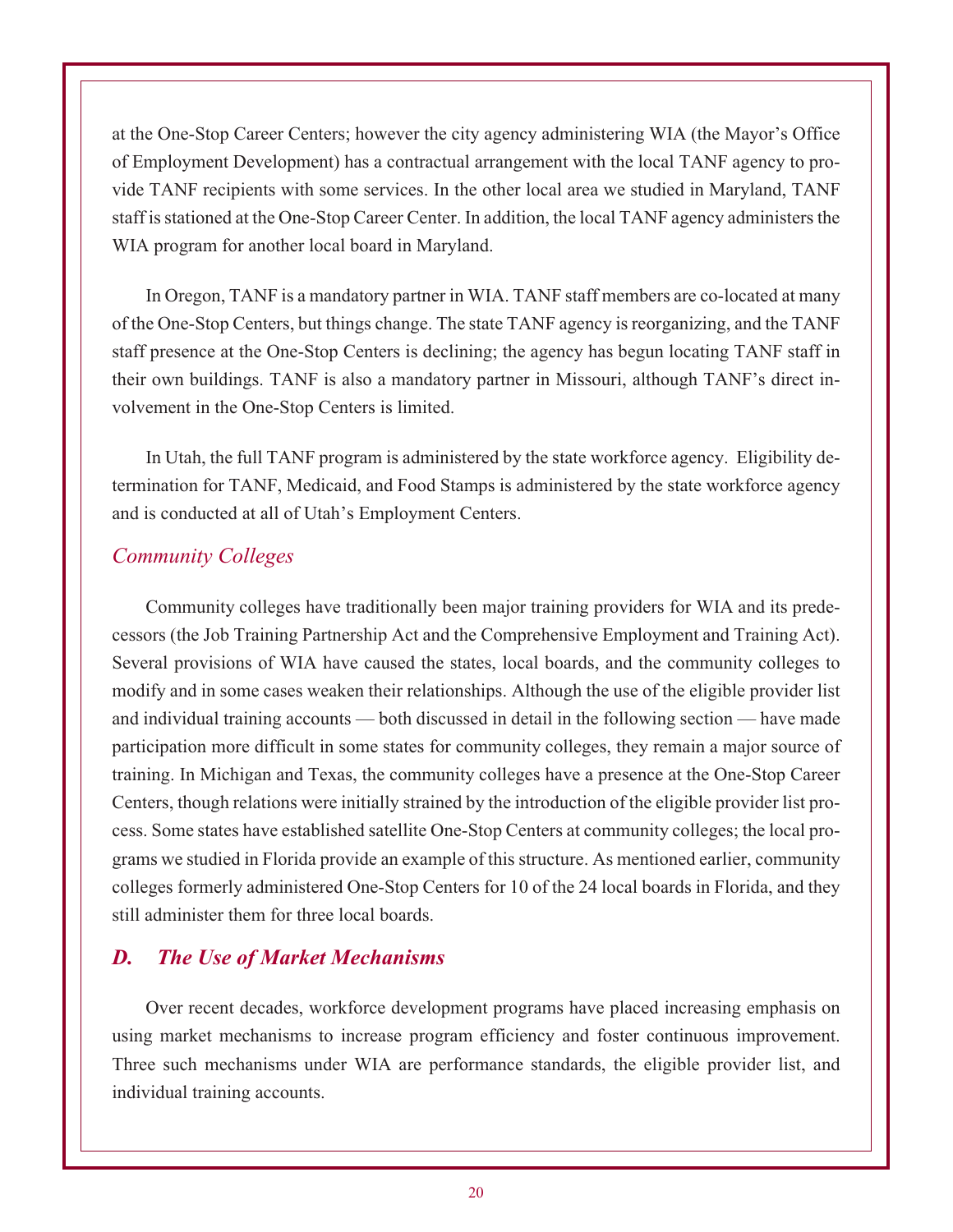#### *Performance Standards*

Performance management has been an important and distinctive aspect of workforce development programs for a long time. The Comprehensive Employment and Training Act (CETA) included a limited performance management system in its later years. The Job Training Partnership Act (JTPA) required comprehensive performance management systems. WIA modified the JTPA performance management system in several ways, including:

- Under JTPA only the local areas were subject to performance standards, but under WIA states have standards as well.
- Under JTPA standards were set by a regression model that held areas harmless for variations in participant characteristics and local economic conditions, but under WIA standards are negotiated and adjustments are only made if an appeal is filed.
- Under JTPA, performance was measured at termination or at three months after termination, but under WIA a follow-up period of six months following the quarter of exit is used, producing a significant time lag in obtaining information about post-program outcomes.

All states and local areas in the study sample expressed concern about the WIA performance management system. Major concerns included the lack of an adjustment procedure for characteristics of participants and local economic conditions, a concern that the regional office personnel responsible for negotiating standards did not enter into meaningful negotiations, and imprecision regarding when a person must be considered a participant and when a participant must be terminated. Although states were sympathetic with the concept of long-term follow-up for measuring performance, in some states it takes nine months to obtain the employment and earnings data from the unemployment insurance wage record data, and five of the sample states — Florida, Indiana, Maryland, Missouri, and Utah — were concerned that this created too long a delay for measuring performance. Florida sought to eliminate this problem by adding short-term standards based on administrative data so that the state could obtain quicker feedback.

States also expressed concern that the 17 performance measures for WIA involved too many measures.<sup>8</sup> Interestingly, although we frequently heard concerns expressed about the large number of performance standards under WIA, Florida, Indiana, Oregon, Texas, and Utah added additional state performance measures. In Florida, where the legislature is particularly active in workforce

<sup>8</sup> In our view, the large number of performance measures primarily reflected the fact that there were three separate funding streams. In any event, the Administration's proposal to consolidate the adult and dislocated worker funding streams and reduce the number of measures for each funding stream should eliminate this concern.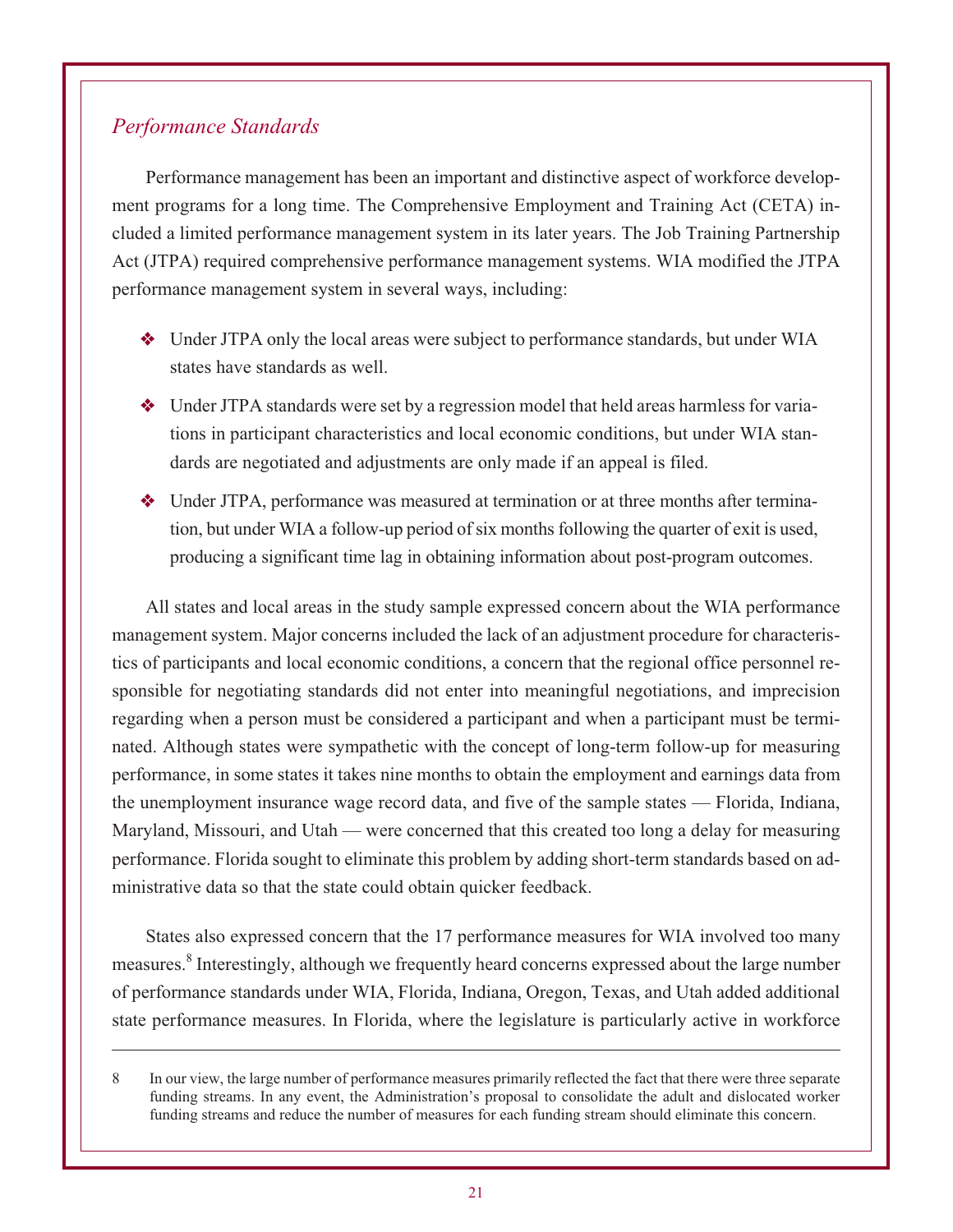matters, over 100 state performance measures have been added in a three-tiered system. Florida, Maryland, Oregon, and Texas have explored the concept of "system measures," where performance is measured on a geographic basis (for the entire state or for a local area), rather than on a program basis. Maryland's state board established nine system measures and released the state's performance on the measures in 2001. The nine measures are the high school credential rate of the population 18 and above; the high school dropout rate; the college readiness rate; investment per participant in workforce development programs; the self-sufficiency rate; the One-Stop usage rate by employers; customer satisfaction; job openings by occupation, industry, and region; and workforce board effectiveness. And both the Texas Council on Workforce and Economic Competitiveness and the Workforce Leadership of Texas, the statewide association of workforce board chairs and directors, are in the process of developing more systemic measures of workforce performance, including return-on-investment (ROI) measures.

In interviews, we explored how the performance management system affected the behavior of the sample states studied. In a majority of the states — Indiana, Maryland, Michigan, Missouri, and Texas — local areas indicated that in response to the performance standards system they took special steps to improve their measured performance. Strategies used by the local areas include "creaming," where programs are more likely to enroll individuals who they predict will do well on the performance measures, and entry/enrollment strategizing, where programs engage in strategic behavior regarding when individuals are enrolled in and/or terminated from the program. To deal with this kind of gaming, it is important that uniform definitions be used across the system in terms of entry, exit, and the thresholds for receipt of tracked services.

#### *The Eligible Training Provider List*

Under the Job Training Partnership Act, there were no special provisions for the vendors of training services to be eligible to provide training to participants. To improve accountability and to enable customers to make better informed choices, WIA established the concept of an eligible training provider list (EPL) so that customers could be assured that the vendors providing occupational training meet certain standards. States are responsible for establishing the application process for their EPL. Certain programs were provided automatic initial placement on the EPL, but eligibility is reviewed every 12 to 18 months. Providers on the list are required to report performance information for WIA students and for all students, regardless of whether they are enrolled in WIA, at the program level; in some states this requirement has the effect of generating substantial additional work for providers.<sup>9</sup>

<sup>9</sup> A program is a course or series of courses that prepare a person for a specific occupation.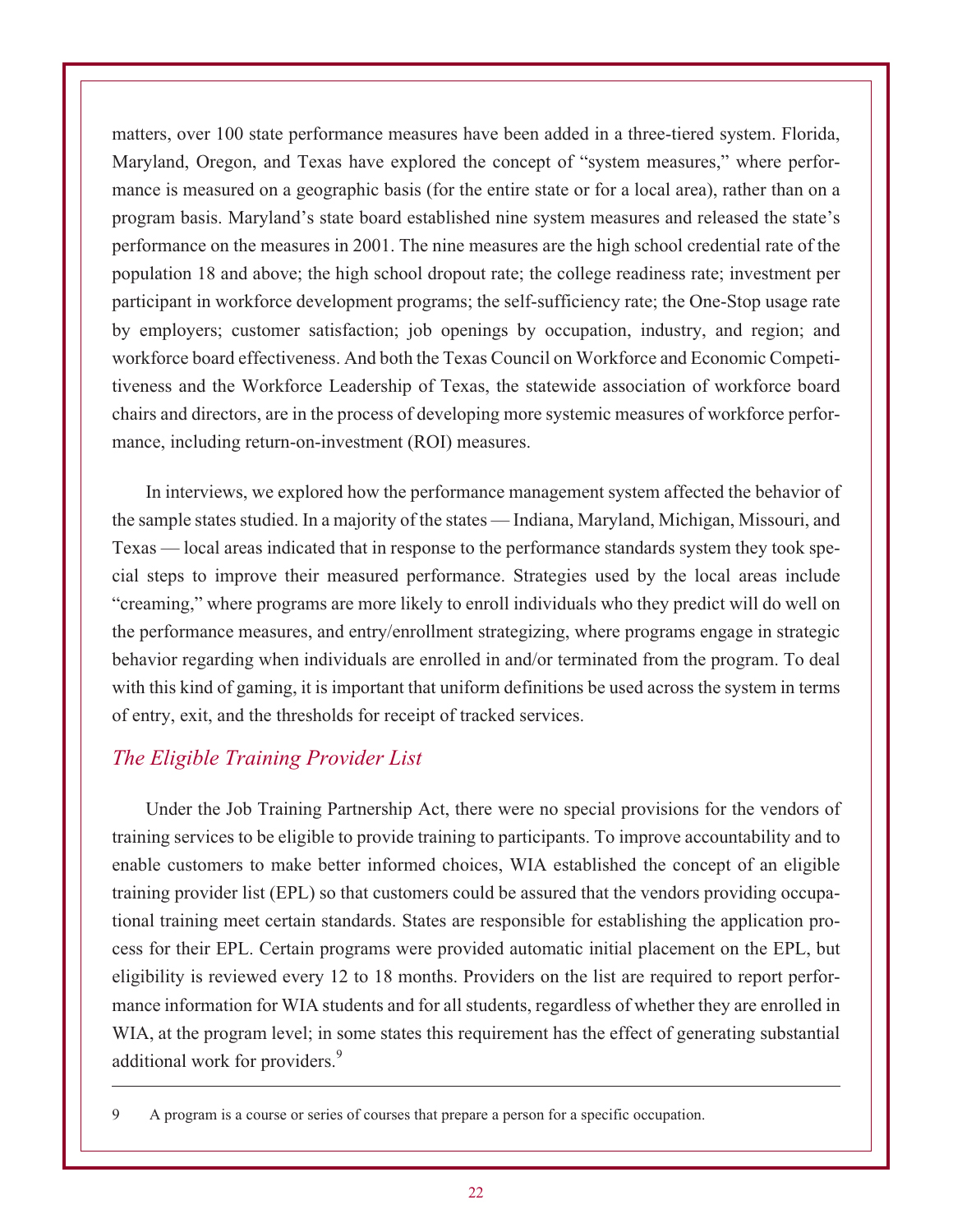States in the sample had mixed experiences implementing the eligible provider list requirement. Florida and Missouri had a rating system for education and training institutions already in place, so the WIA EPL requirements did not add any initial burden for providers or state and local programs in those states. In Oregon, the state agency has worked to assure that community college programs remain on the EPL. For example, the state adopted policies to assure that sequences of courses at community colleges constitute programs for WIA purposes. The state has also assumed all responsibility for obtaining performance data.

On the other hand, the EPL presented problems in Indiana, Maryland, Michigan, and Texas. In Indiana, for example, many people we interviewed characterized the process for being listed on the EPL as seriously burdensome. In Maryland, state and local officials said that a significant portion of potential providers chose not to be listed because of the administrative burden (although a state higher education official disputed this view). In Michigan, officials reported that community college participation was less under WIA than it had been under JTPA. Texas officials expressed concern that fewer programs were now being listed on the EPL, and state officials indicated that obtaining follow-up data was burdensome. Arrangements for linking postsecondary education and UI wage records that had been worked out in Texas under a multi-year consumer "report card" project funded by USDOL fell apart under WIA; the agencies involved resolved the problem recently by agreeing that the workforce agency will provide UI wage records to the postsecondary education agency rather than the other way around. Ambiguity in federal policy on linking education records was also cited by a number of our states as a major concern with performance measures.<sup>10</sup> The DOL reauthorization proposal leaves details of decisions for establishing the EPL up to each state. States officials can be expected to like this, and to be likely to reduce reporting requirements for individual training programs and thereby reduce the reporting burden on providers.

#### *Individual Training Accounts*

In an effort to provide more customer choice, WIA mandates that decisions on which training program and provider be left up to the customers for adult and dislocated worker programs. Under JTPA, program staff sometimes made the decisions without taking the customers' wishes into account. When customers are deemed appropriate for training in WIA, they are issued individual training accounts (ITAs) that typically specify the amount they can spend and the programs to which they can apply. WIA regulations give local boards considerable leeway in how much discre-

<sup>10</sup> The recently issued joint USDOE/USDOL guidance on the federal legislation regulating educational privacy issues, the Federal Educational Rights and Privacy Act (FERPA), is not likely to help states on this issue. It is available online: *www.ed.gov/News/Letters/030130.html*.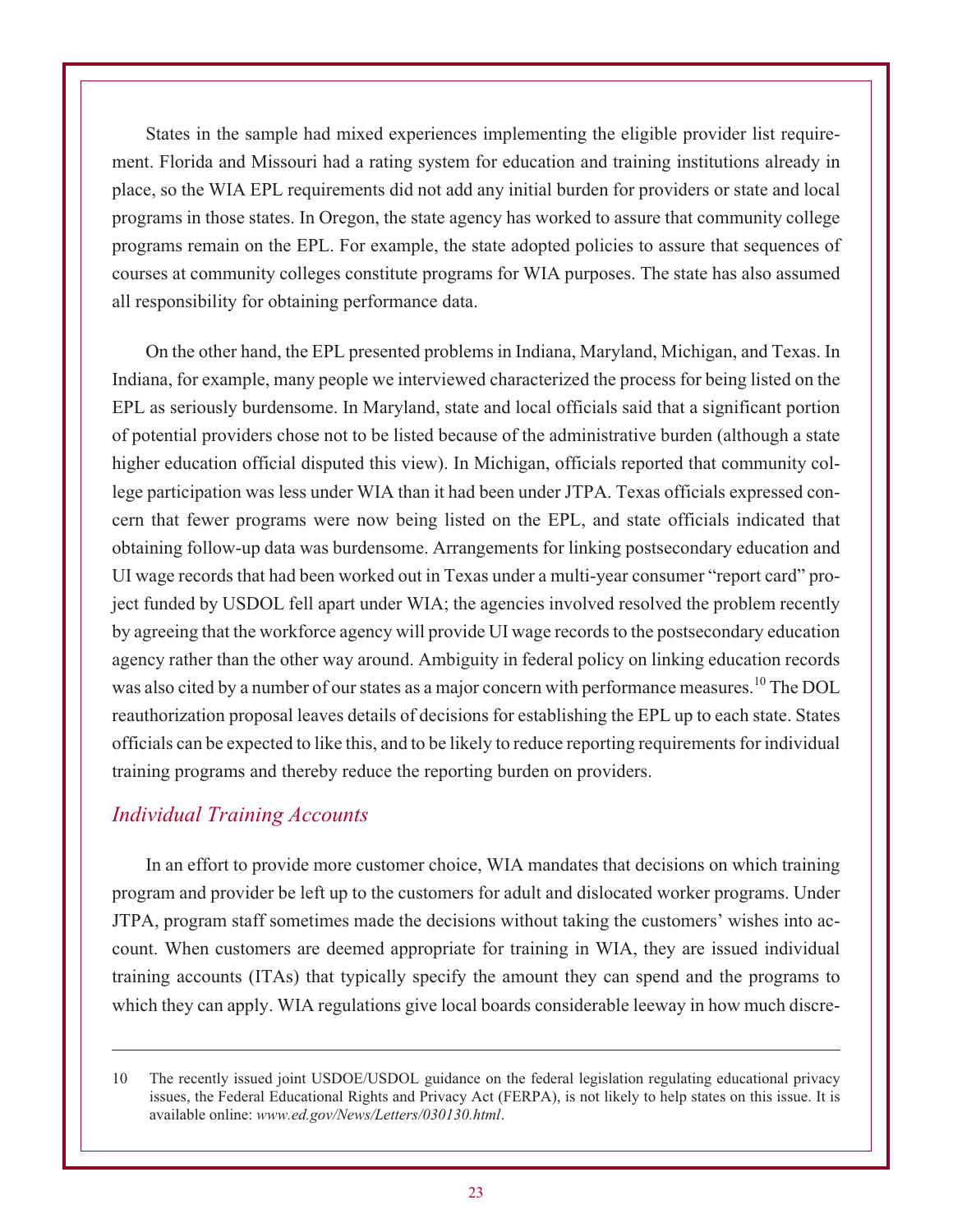tion is left to the customer, but most programs appear to be using a "guided choice" approach whereby the local program operator sets parameters, and the customer can make the final choice within them. There are also exemptions from the ITA requirement for on-the-job and customized training, when there are insufficient vendors in an area, and for situations in which a WIA program disproportionately serves groups with multiple barriers to employment.

The ITA provisions appear to have been implemented without major problems in the sample states. In part, this may result from Department of Labor regulations that granted local boards wide latitude in terms of how many restrictions were placed on the ITAs. It is possible, however, that there would be variation in the efficacy of ITAs with more or less program guidance. To learn more about this, the Employment and Training Administration has sponsored an experiment to test how varying the balance of control between customers and programs affects performance.

#### **IV. Conclusions, Implications, and Issues for Further Study**

#### *A. Conclusions*

We draw a number of conclusions from our study of WIA service delivery in 8 states, 16 local workforce areas, and over 30 One-Stop Career Centers. First of all, and as pointed out often in this report, states and localities exhibit wide variation in many key areas, ranging from leadership, governance, and administration to program orientation, the degree of program integration, and reliance on market mechanisms. States continue to serve as "laboratories of democracy," as do local workforce areas. They have taken different approaches to implementing WIA, in large part reflecting their own state workforce reforms, institutional and labor market context. The experience that governors and legislatures gained in reforming their workforce and welfare systems in the 1980s and 1990s appears to have served as a base for designing WIA service delivery systems tailored to their state's particular contexts and needs.

Second, the evolution of state and local workforce systems is still underway. Most states have implemented the provisions of WIA, and they are now refining their administrative and service delivery mechanisms and developing new components and features, such as self-directed services for employers and job seekers and approaches for tracking services and outcomes. Third, most of the states in the study and their local workforce boards have moved beyond the "work-first" policy orientation that was typical of welfare-to-work and many workforce programs in the late 1990s. States and local areas are now more balanced in their policy orientation under WIA. Many of the staff we interviewed talked about the need for workforce services to respond to the needs of employers and to serve job seekers flexibly. A number of respondents cited recent evaluation findings that point to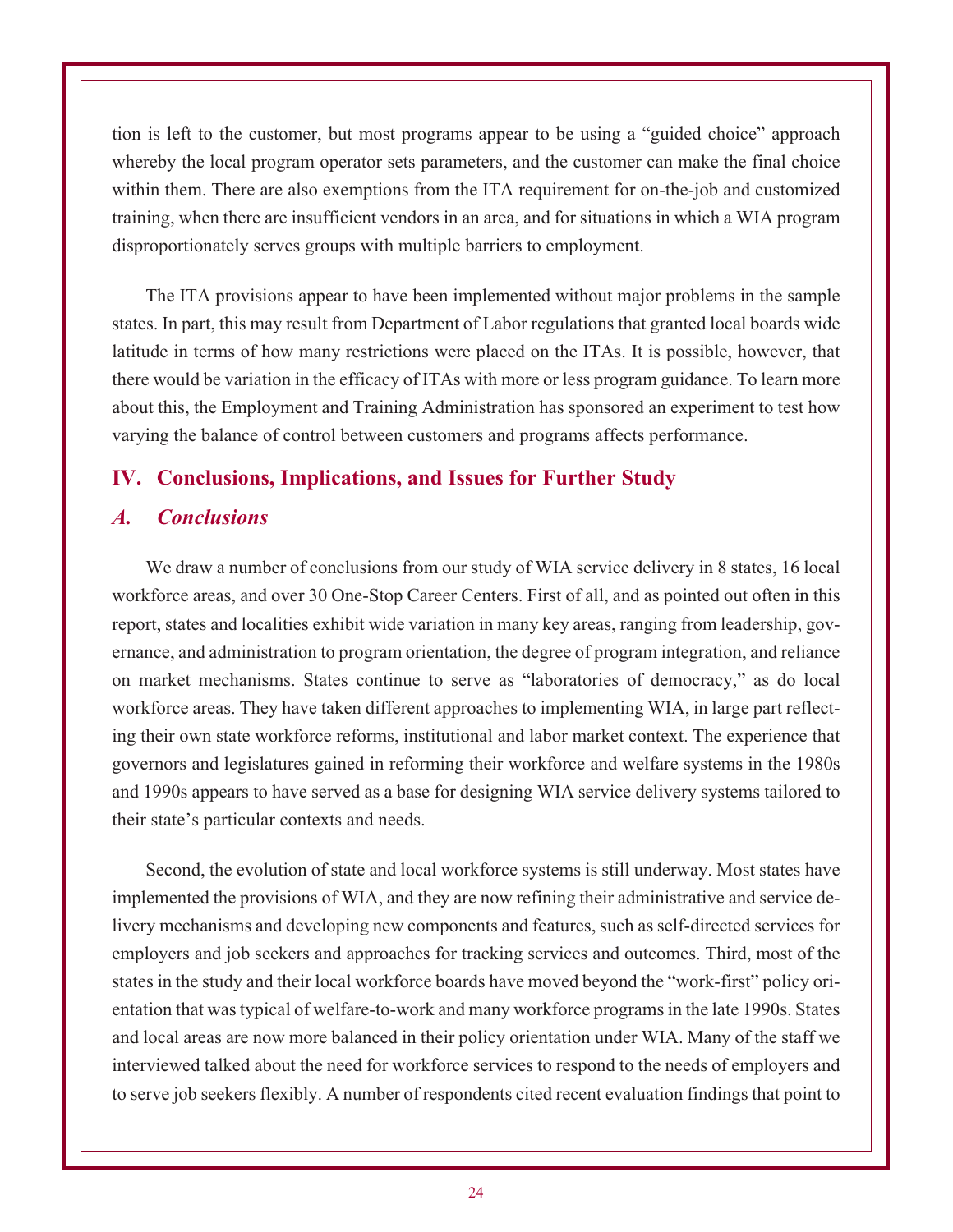the longer-term effectiveness of balanced strategies that rely on a combination of labor force attachment and human capital development.

Fourth, One-Stop structures, partnership arrangements, financing, and service delivery approaches are not generic entities. Workforce officials of the states and local areas in the sample strongly seek flexibility to structure their delivery system in a manner best suited to their needs. One-Stop Centers are operated by local government, the employment service, community colleges, consortia of partners, nonprofit organizations, for-profit firms (including staffing organizations), labor organizations, and community-based organizations. Local program operators would be unhappy if their choice of whom to select were determined by federal policy, instead of local choice.

Fifth, the verdict is not yet in on the efficacy of the broad array of market mechanisms now used in workforce development systems. However, the current performance measures, standards, and related processes are generally perceived as "broken" and in need of major repair. This is one of the issues on which all of our states and local areas agreed. Data collection and reporting on performance is uneven and inconsistent, and the credibility of performance numbers is threatened. States would like to see adjustments for participant characteristics and local economic conditions, fewer performance measures, and a more consistent and fair negotiation process between the states and federal officials.

Sixth, current and projected resource levels are seen as inadequate to address WIA's goal of universal access to core services. States and areas were able to design and launch extensive One-Stop career systems in a booming economy, often with the help of federal One-Stop grants. The economy is now in an economic downturn. Demand for workforce services has grown, and the resources needed to support One-Stop infrastructure on an ongoing basis are lacking. Web-based, self-directed services should be viewed as complements to, rather than substitutes for, staff-assisted services accessed at One-Stop Career Centers. One-Stop Centers play an essential role as a place for job seekers to go for assistance above and beyond their role in providing the services themselves: youth, adults, and dislocated workers alike often come to such centers for peer support even when they could easily tap into the same services from home or other locations in the community. The need for financing to support these centers will remain into the future. The Administration's proposed establishment of funding for One-Stop infrastructure would help to address a number of concerns expressed by the state and local officials. It would provide additional resources to the local areas, would prevent some of the squabbling over who should pay what share for One-Stop operations, and it would encourage reluctant partners to establish a presence at the One-Stop Centers with less fear of paying a disproportionate share of expenses.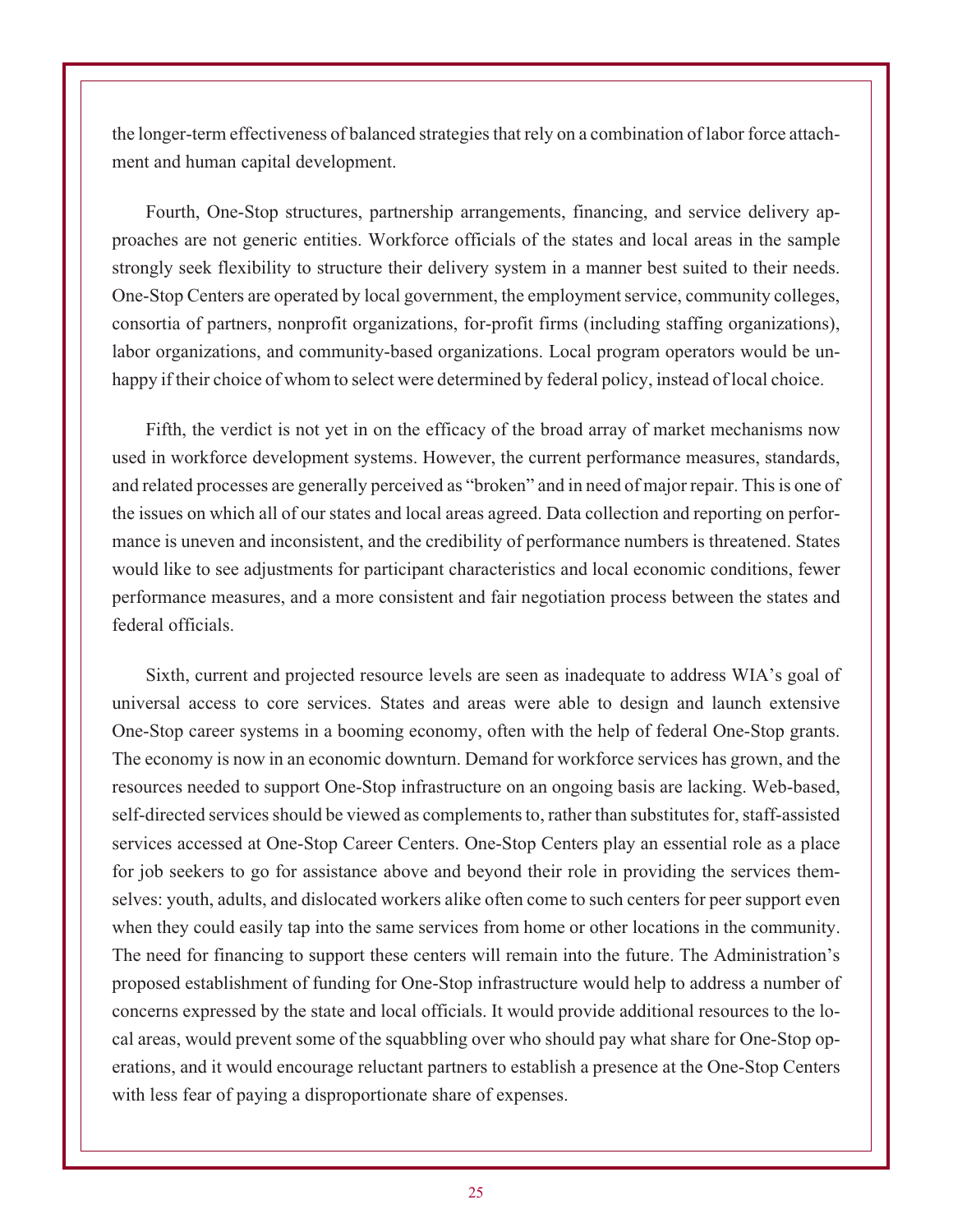#### *B. Implications and Issues for Further Study*

A number of key policy and program implications follow from these conclusions. First, many roads appear viable for implementing successful workforce development systems, suggesting that a devolved approach with enhanced state (and local) flexibility, rather than numerous mandates, makes for sensible national policy. Earlier national reports (e.g., JTPA Advisory Committee, 1989) suggested that what was needed was tightening up on the front (eligibility) and back end (performance reporting and accountability) and loosening up in the middle (structures and the mechanics of service delivery), in an approach that was more like that used in the private sector. The same might be said of WIA, especially with regard to measuring and reporting performance more rigorously — while allowing for performance adjustments to account for important differences in local target populations and economies — and allowing and encouraging greater discretion in service delivery approaches. Flexibility does not mean tolerance of poor performance. States and local areas that perform well should be given great flexibility on how they structure their programs, but poor performers should receive less discretion.

Second, seamless service delivery for workforce development is attainable, though not without strong leadership, real costs, and considerable hard work behind the scenes. Utah — while a case unto itself — and other states like Florida, Michigan, and Texas have pursued seamless service delivery with considerable success. Yet federal silos remain a serious barrier for many states to devising and delivering services seamlessly to customers. The U.S. Department of Labor, through increased approvals of state waiver requests under WIA (e.g., for greater flexibility in fund transfer), appears to have assisted states in reaching new levels of flexibility in the past year or so in WIA funding streams. However, WIA is only part of the state and local workforce picture, often a relatively small one.<sup>11</sup> TANF and ES in particular, as well as Food Stamp Employment and Training, adult education, and other funding streams are also essential components of workforce service delivery for job seekers. Serious effort should be exerted to remedy these longstanding barriers at the national level, especially in Congress where many of the constraints start, but also among the federal partners. It appears to be worth it. The Administration's proposal to phase out a separate silo for labor exchange services offers one approach to eliminating program overlap.

Third, One-Stop infrastructure is unlikely to be adequately supported and financed in most states in the future without federal action. Fully integrated states (e.g., Utah) and those that have adopted more comprehensive portfolio approaches will be better able to support their One-Stop

<sup>11</sup> WIA funds constitute only 16 percent of the Texas Workforce Commission budget and barely 3 percent of the budget of the Utah Department of Workforce Services.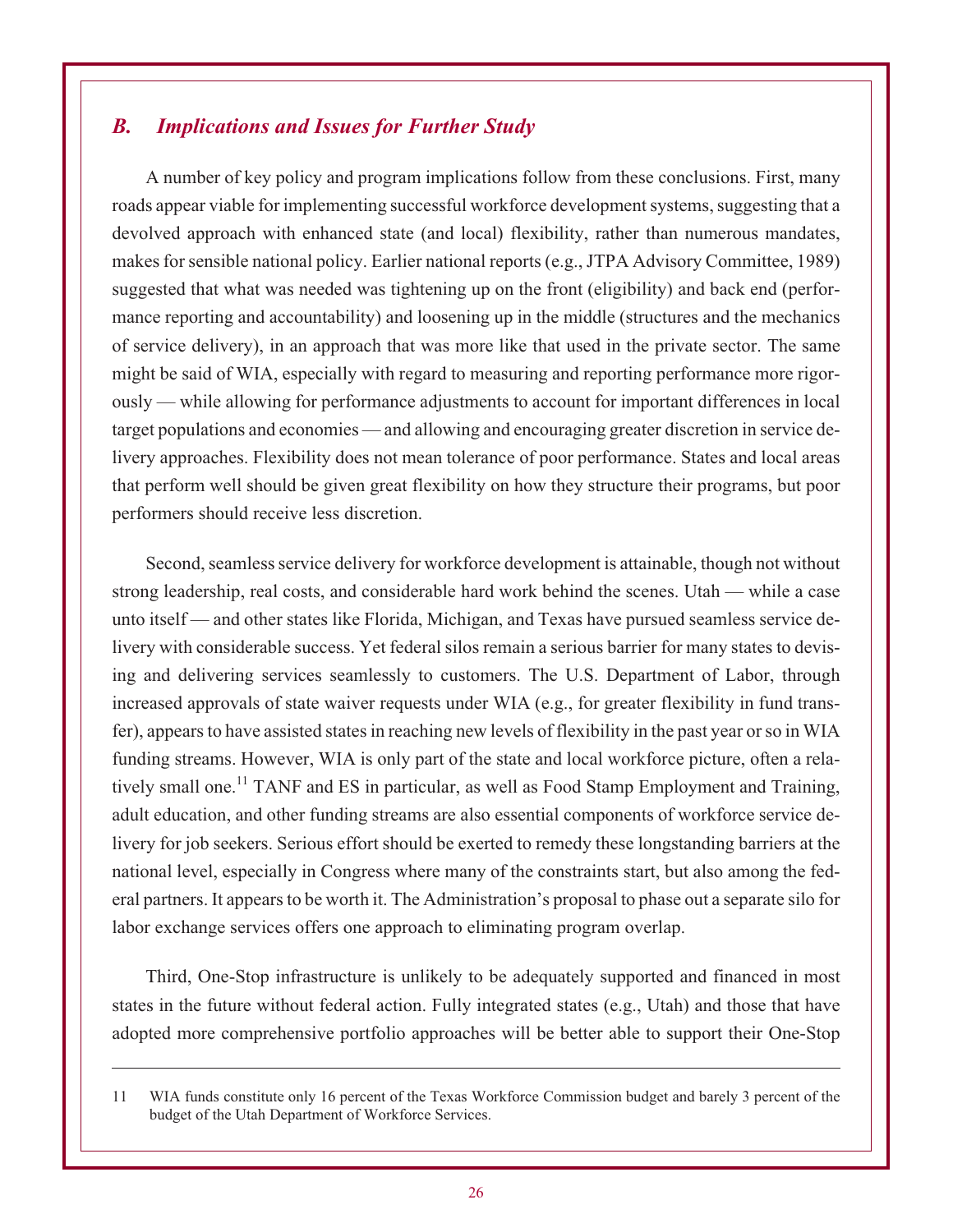systems, but even they appear to be facing real resource constraints. Service levels are likely to be reduced in order to pay for One-Stop infrastructure. Financial demands also will serve as added barriers to bringing new partners into the system.

Fourth, it will take much more effort and system development before self-directed services can be accessed and delivered effectively for all employers and job seekers, much less tracked and documented fully. State and local systems are still in their infancy and require greater investment and experimentation over the next decade or so. The potential benefits should be substantial.

Our research also raised issues and topics that merit further study. First, the extent to which existing data reporting, performance measurement, and management approaches are distorting client selection, service strategies, and outcomes is not known. Research should be conducted to determine these effects and to devise thoughtful strategies for responding. The performance management system warrants particular attention here. Not only were all the states in our sample extremely distraught about the current system, there is a long track record of documenting the problems in devising appropriate performance management systems for workforce development systems (see Barnow and Smith, 2002). We suggest that research also be conducted on the manner in which data are collected (administrative data versus survey data) and management approaches at the state and local level.

Second, the effect of the use of UI call centers on services and work search behavior, as well as utilization of One-Stop services by UI claimants, should be examined more thoroughly. Only two of the eight states in the study (Indiana and Oregon) had not instituted a UI call center or online UI application process, and the other six reported reduced connections between UI claimants and One-Stop services. Specifically, it is important to learn if the immediate cost savings associated with call centers are offset by reduced access to services for UI claimants. If the call centers are efficacious, then it is important to reconsider what it means for UI to be a One-Stop partner.

Third, many of the states we visited exhibited a tension between the desire to offer universal access while at the same time focusing on those with the most severe labor market barriers. Research is needed to help determine the right balance between these competing objectives. At the more practical level, more information is needed on how One-Stop Centers can best accommodate customers with greatly varying needs and characteristics. Should welfare recipients and professional workers be served at the same One-Stop Center, or should they target their efforts to particular niches?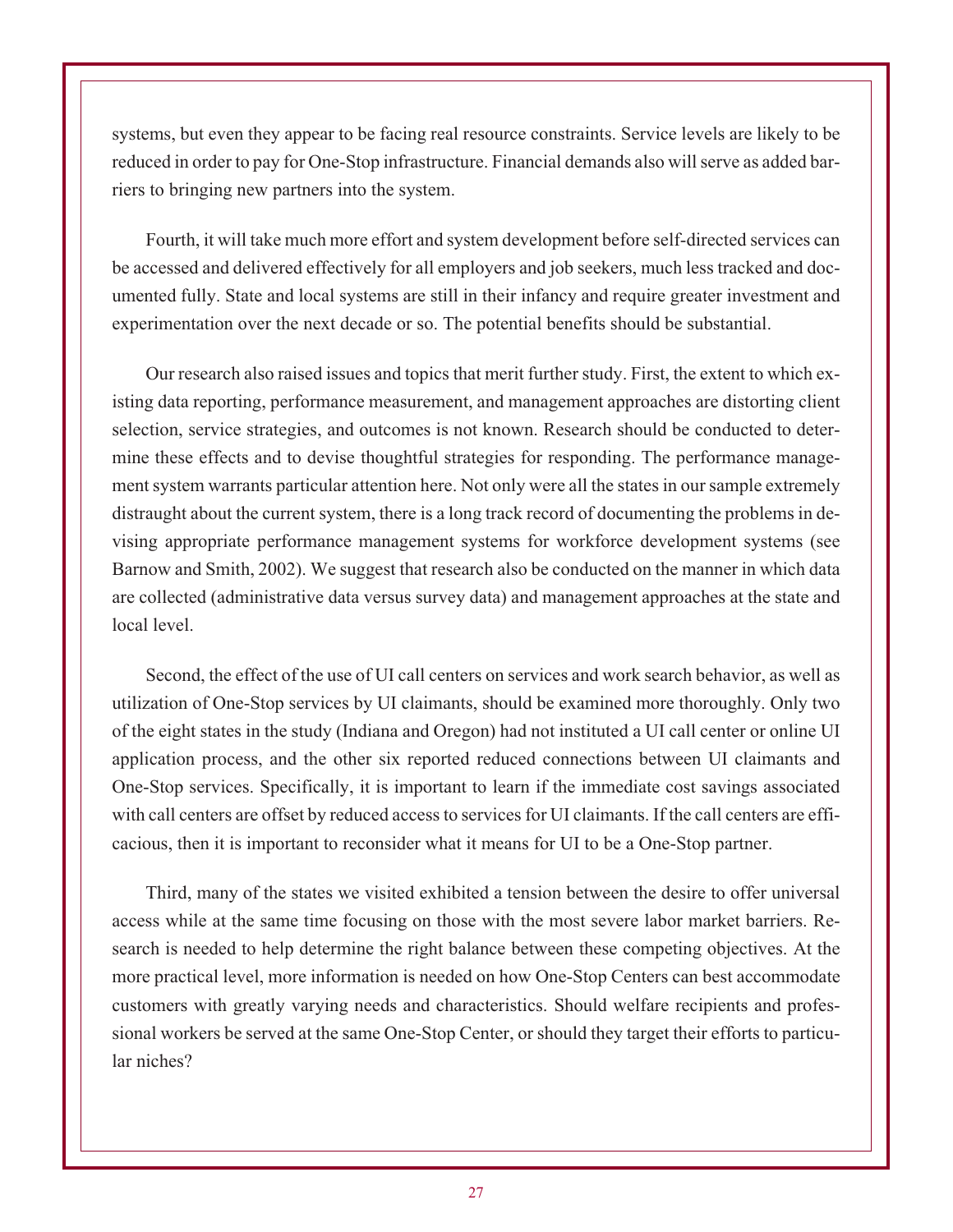Fourth, understanding the proper role for business continues to be elusive. More knowledge is needed on the particular roles that business representatives should play in the system as well as whether the business involvement is best served by chief executives, human resource officials, or others. Businesses can be customers, management advisors, and policy makers. Boards can obtain input from individual business representatives, from general business organizations such as the Chambers of Commerce, or from special sectoral organizations. We need a better understanding of how to best use these various links to business. The Administration's reauthorization proposal permits local workforce areas to include fewer business representatives on their boards while still maintaining the requirement of a business majority, but the key issue is to determine how best to use participating business representatives in the oversight of programs.

Fifth, one interesting observation from our work was that the physical layout and design of One-Stop Centers, in part mirroring the orientation of their local boards, varied considerably. Some of the One-Stop Centers appear to have designed centers based on a clear conception of best-practice in retail sales and services as well as marketing. The Department of Labor might examine the relationship between layout, orientation, and near- and long-term labor market success of these One-Stop Centers, and the extent to which their success can be explained by the adoption of proven business practices.

Sixth, the development and implementation of workforce systems measures, including return on investment (ROI), is a topic that merits greater attention. All of the states and localities desired improvements in our approaches to performance measurement, many of them with an eye towards system measures. Development of system measures poses numerous challenges to the workforce development system. Who should be held responsible for meeting the standards? Should the measures focus strictly on workforce services, or should they be broader in scope? What types of rewards and sanctions are appropriate with system measures?

Seventh, we do not really know whether market-based, self-directed services are effective and for whom. It is extremely difficult to even capture how much self-service is taking place. Measuring their impact is even harder. Such services tend to be low in cost, so even if they have relatively small impacts, they could be very cost effective.

Eighth, the states in the study sample exhibited a wide range of centralized authority, with some states playing a strong role in setting policy while others left maximum discretion to the local areas. It is likely that there is no single optimal strategy for centralization, but research can help us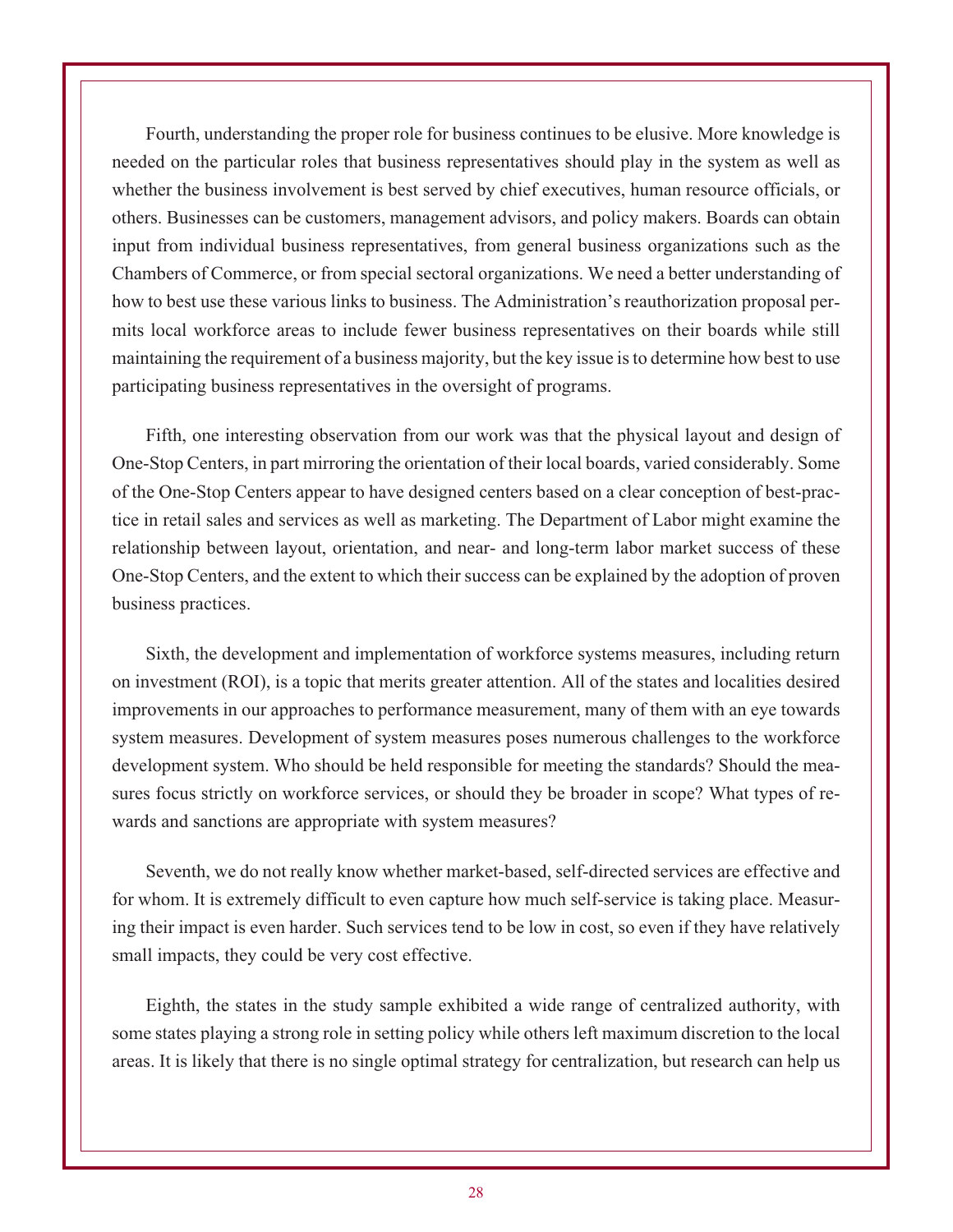to identify the advantages and disadvantages of centralizing authority at the state level versus giving more autonomy to local areas.

Finally, we need to learn ways to integrate or at least better coordinate service delivery at One-Stop Centers with partners such as vocational rehabilitation, adult education and family literacy, and postsecondary education and training. These programs clearly have a role in the nation's workforce development system, but it is not clear how they should be tied to the One-Stop Career Centers. Should they be completely co-located at the One-Stop Centers, or is a part-time presence sufficient? How can we best assure that the programs are appropriately linked?

#### **References**

- Almandsmith, Shirley, Bronwen Macro, Megan Hague, and Mary P. Vencil (2003). *Understanding the Role of Intermediaries Under WIA*. Oakland, CA: Berkeley Policy Associates.
- Barnow, Burt S. and Christopher T. King, eds. (2000). *Improving the Odds: Increasing the Effectiveness of Publicly Funded Training*, Washington, D.C.: Urban Institute Press.
- Barnow, Burt S. and Jeffrey A. Smith (2002). "Performance Management of U.S. Job Training Programs." Paper presented at the joint W. E. Upjohn Institute for Employment Research/USDOL *Conference on Job Training and Labor Exchange in the United States,* Augusta, MI, September.
- D'Amico, Ronald D., Deborah Kogan, Suzanne Kreutzer, Andrew Wiegand, and Alberta Baker (2001). *A Report on Early State and Local Progress Towards WIA Implementation, Final Interim Report,* Washington, D.C.: U.S. Department of Labor, Employment and Training Administration, February.
- Ganzglass, Evelyn, Martin Jensen, Neil Ridley, Martin Simon, and Chris Thompson (2001). *Transforming Workforce Development Systems in Five States*, Washington, D.C.: National Governors Association.
- Grubb, W. Norton, Norena Badway, Denise Bell, Bernadette Chi, Chris King, Julie Herr, Heath Prince, Richard Kazis, Lisa Hicks, and Judith Combes Taylor (1999). *Toward Order from Chaos: State Efforts to Reform Workforce Development Systems,* Berkeley, CA: National Center for Research in Vocational Education, MDS-1249.